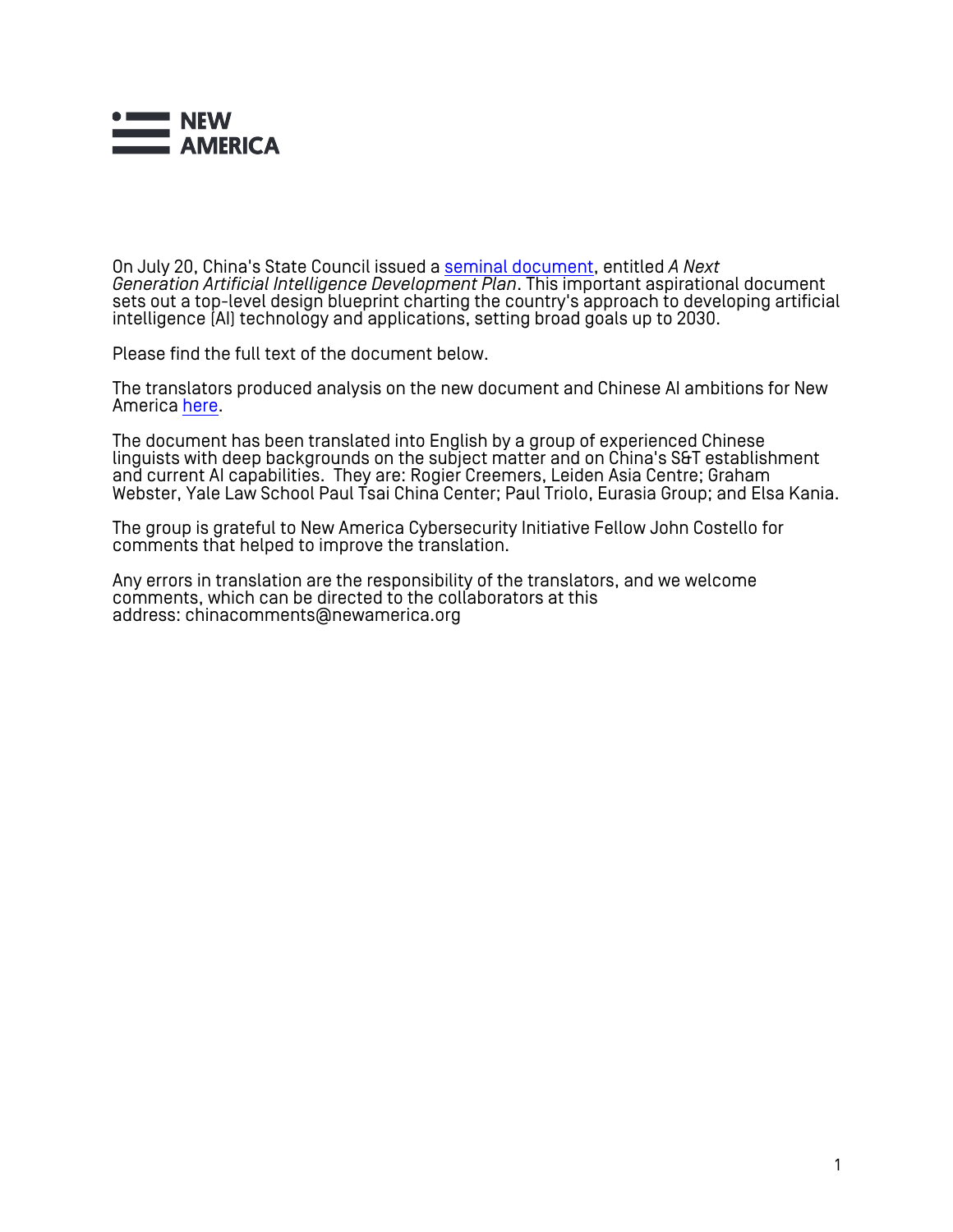**State Council Notice on the Issuance of the Next Generation Artificial Intelligence Development Plan**

Completed: July 8, 2017 Released: July 20, 2017

# **A Next Generation Artificial Intelligence Development Plan**

The rapid development of artificial intelligence (AI) will profoundly change human society and life and change the world. To seize the major strategic opportunity for the development of AI, to build China's first-mover advantage in the development of AI, to accelerate the construction of an innovative nation and global power in science and technology, in accordance with the requirements of the CCP Central Committee and the State Council, this plan has been formulated.

### **I. The Strategic Situation**

The development of AI has entered a new stage. After sixty years of evolution, especially in mobile Internet, big data, supercomputing, sensor networks, brain science, and other new theories and new technologies, under the joint impetus of powerful demands of economic and social development, AI's development has accelerated, displaying deep learning, cross-domain integration, man-machine collaboration, the opening of swarm intelligence, autonomous control, and other new characteristics. Big data-driven cognitive learning, cross-media collaborative processing, and man-machine collaboration–strengthened intelligence, swarm integrated intelligence, and autonomous intelligent systems have become the focus of the development of AI. The results of brain science research inspired human-like intelligence that awaits action; the trends involving the chips, hardware, and platform have become apparent; the development of AI has entered into a new stage. At present, the development a new generation of AI and related disciplines, theoretical modeling, technological innovation, hardware and software upgrades, etc., all advance, provoking chain-style breakthroughs, promoting the acceleration of the elevation of economic and social domains from digitization and networkization to intelligentization.

AI has become a new focus of international competition. AI is a strategic technology that will lead in the future; the world's major developed countries are taking the development of AI as a major strategy to enhance national competitiveness and protect national security; intensifying the introduction of plans and strategies for this core technology, top talent, standards and regulations, etc.; and trying to seize the initiative in the new round of international science and technology competition. At present, China's situation in national security and international competition is more complex, and [China] must, looking at the world, take the development of AI to the national strategic level with systemic layout, take the initiative in planning, firmly seize the strategic initiative in the new stage of international competition in AI development, to create new competitive advantage, opening up the development of new space, and effectively protecting national security.

AI has become a new engine of economic development. AI has become the core driving force for a new round of industrial transformation, [which] will advance the release of the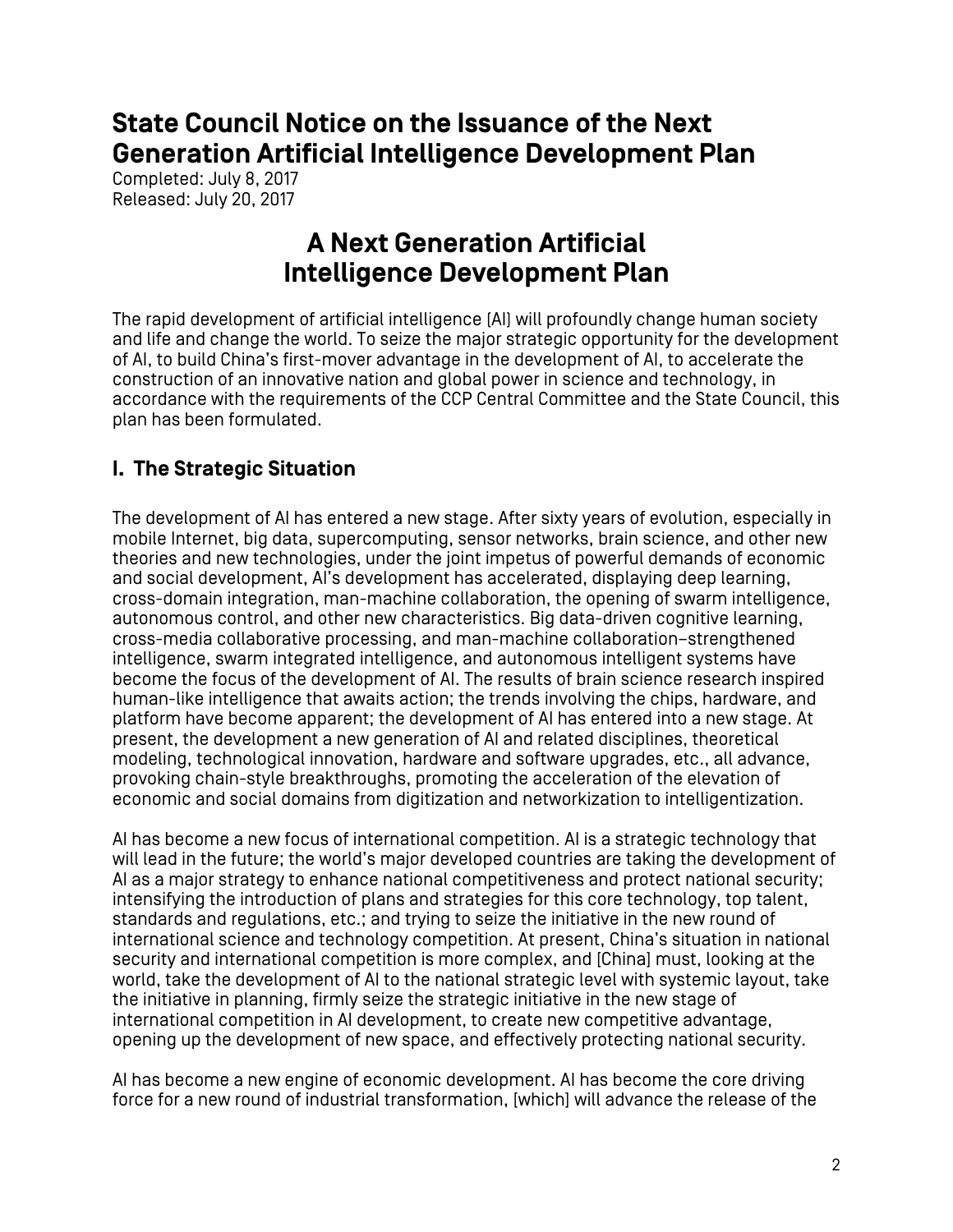huge energy stored from the previous scientific and technological revolution and industrial transformation, and create a new powerful engine, reconstructing production, distribution, exchange, consumption, etc., links in economic activities; with new demands taking shape from the macro to the micro within each domain of intelligentization; with the birth of new technologies, new products, new industries, new formats, new models; triggering significant changes in economic structure, profound changes in human modes of production, lifestyle, and thinking; and a whole leap of achieving social productivity. China's economic development enters a new normal, deepening the supply side of structural reform task is very arduous, [and China] must accelerate the rapid application of AI, cultivating and expanding AI industries to inject new kinetic energy into China's economic development.

AI brings new opportunities for social construction. China is currently in the decisive stage of comprehensively constructing a moderately prosperous society. The challenges of population aging, environmental constraints, etc., remain serious. The widespread use of AI in education, medical care, pensions, environmental protection, urban operations, judicial services, and other fields will greatly improve the level of precision in public services, comprehensively enhancing the people's quality of life. AI technologies can accurately sense, forecast, and provide early warning of major situations for infrastructure facilities and social security operations; grasp group cognition and psychological changes in a timely manner; and take the initiative in decision-making and reactions—which will significantly elevate the capability and level of social governance, playing an irreplaceable role in effectively maintaining social stability.

The uncertainties in the development of AI create new challenges. AI is a disruptive technology with widespread influence that may cause: transformation of employment structures; impact on legal and social theories; violations of personal privacy; challenges in international relations and norms; and other problems. It will have far-reaching effects on the management of government, economic security, and social stability, as well as global governance. While vigorously developing AI, we must attach great importance to the potential safety risks and challenges, strengthen the forward-looking prevention and guidance on restraint, minimize risk, and ensure the safe, reliable, and controllable development of AI.

China possesses a favorable foundation for the development of AI. The nation has: deployed the National Key Research and Development Plan's key special projects, such as intelligent manufacturing; issued and implemented the "Internet +" and AI Three-Year Activities and Implementation Program, releasing a series of measures from science and technology research and development; and promoted applications and industrial development, and other aspects. As a result of many years of continuous accumulation, China has achieved important progress in the field of AI, with the number of international scientific and technology papers published and the number of inventions patented ranked second in the world, while achieving important breakthroughs in certain domains of core crucial technologies. Leading the world in voice recognition and visual recognition technologies; initially possessing the capability for leapfrog development in adaptive autonomous learning, intuitive sensing, comprehensive reasoning, hybrid intelligence, and swarm intelligence, etc.; with Chinese information processing, intelligent monitoring, biometric identification, industrial robots, service robots, and unmanned driving gradually entering practical application; AI innovation and entrepreneurship have become increasingly active, and a number of leading enterprises have accelerated their growth,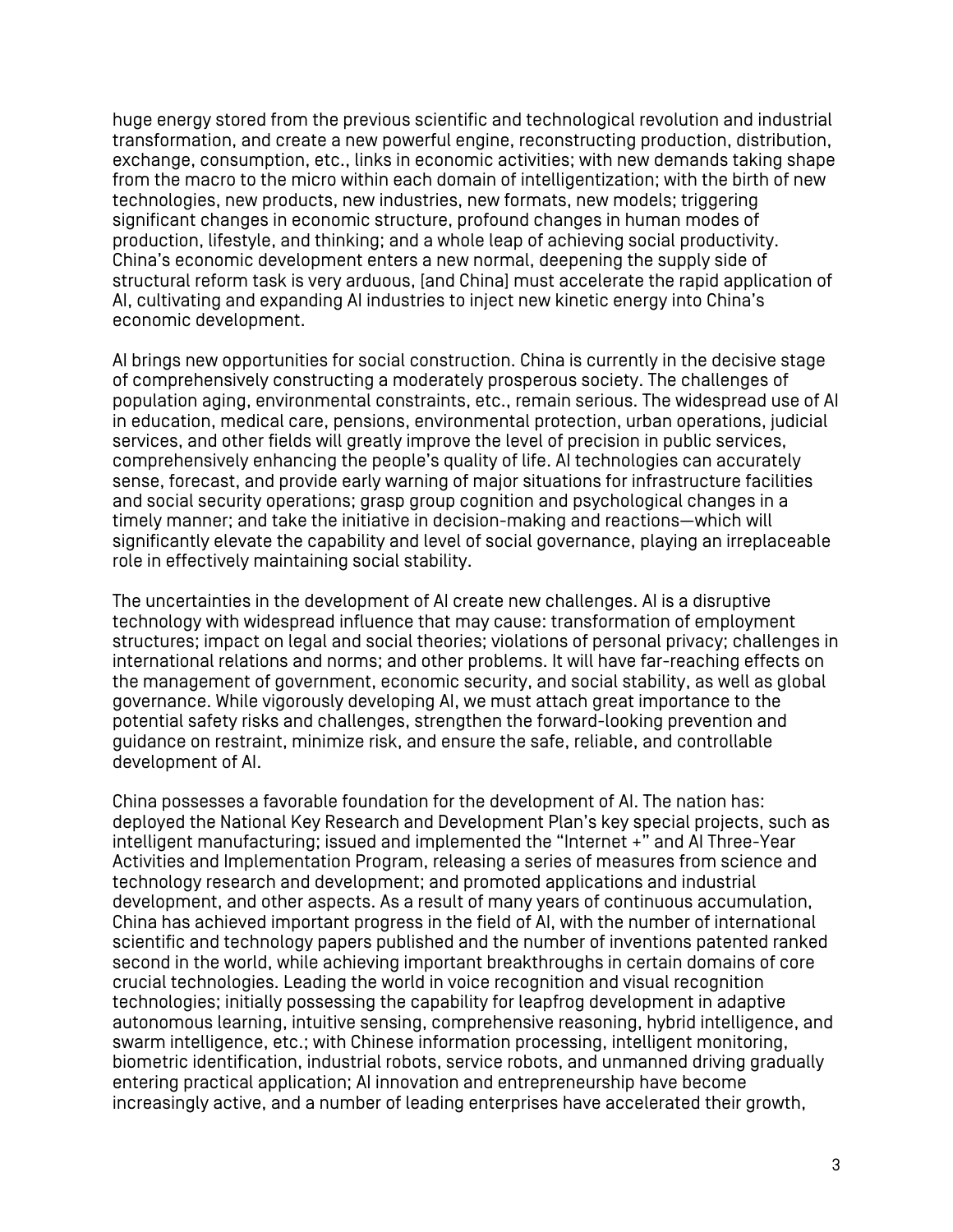receiving widespread concern and recognition internationally. Accelerate the accumulation of technological capabilities and massive data resources, the organization integration of both the huge demand for applications and an open market environment, which together constitute China's unique advantage in AI development.

At the same time, we must also clearly see that there is still a gap between China's overall level of development of AI relative to that of developed countries—lacking major original results in the basic theory, core algorithms, key equipment, high-end chips, major products and systems, foundational materials, components, software and interfaces, etc. Scientific research institutions and enterprises do not yet possess international influence upon ecological cycles and supply chain, lacking a systematic research and development layout; cutting-edge talent for AI is far from meeting demand. Adapting to the development of AI requires the urgent improvement of basic infrastructure, policies and regulations, and standards systems.

Facing a new situation and new demands, we must take the initiative to pursue and adapt to change, firmly seize the major historic opportunity for the development of AI, stick closely to development, study and evaluate the general trends, take the initiative to plan, grasp the direction, seize the opportunity, lead the world in new trends in the development of AI, serve economic and social development, and support national security, promoting the overall elevation of the nation's competitiveness and leapfrog development.

# **II. The Overall Requirements**

## (1) Guiding Ideology

Comprehensively implement the spirit of the 18<sup>th</sup> Party Congress and 18<sup>th</sup> Central Committee's Third, Fourth, Fifth, and Sixth Plenary Sessions. Thoroughly study and implement the spirit of General Secretary Xi Jinping's series of important sayings and new concepts, new ideas, and new strategy for governing the country; according to the "five in one" overall layout and "four comprehensives" strategic layout, conscientiously implement the CPC Central Committee and State Council decision-making arrangements, deeply implement the innovation-driven development strategy to accelerate the deep integration of AI with the economy, society and national defense as a primary line, to enhance: scientific and technological innovation capacity for a new generation of AI as the main direction of attack; intelligent economy development; smart society construction; protecting national security; building of knowledge clusters, technology clusters, and industry clusters mutually integrated with talent, system, and culture, for a mutually supporting ecosystem, advancing intelligentization as the center of humanity's sustainable development. Comprehensively enhance society's productive forces, comprehensive national power, and national competitiveness, in order to provide strong support to accelerate the construction of an innovative new-type nation and global science and technology power, to achieve the two centennial goals and the great rejuvenation of the Chinese nation.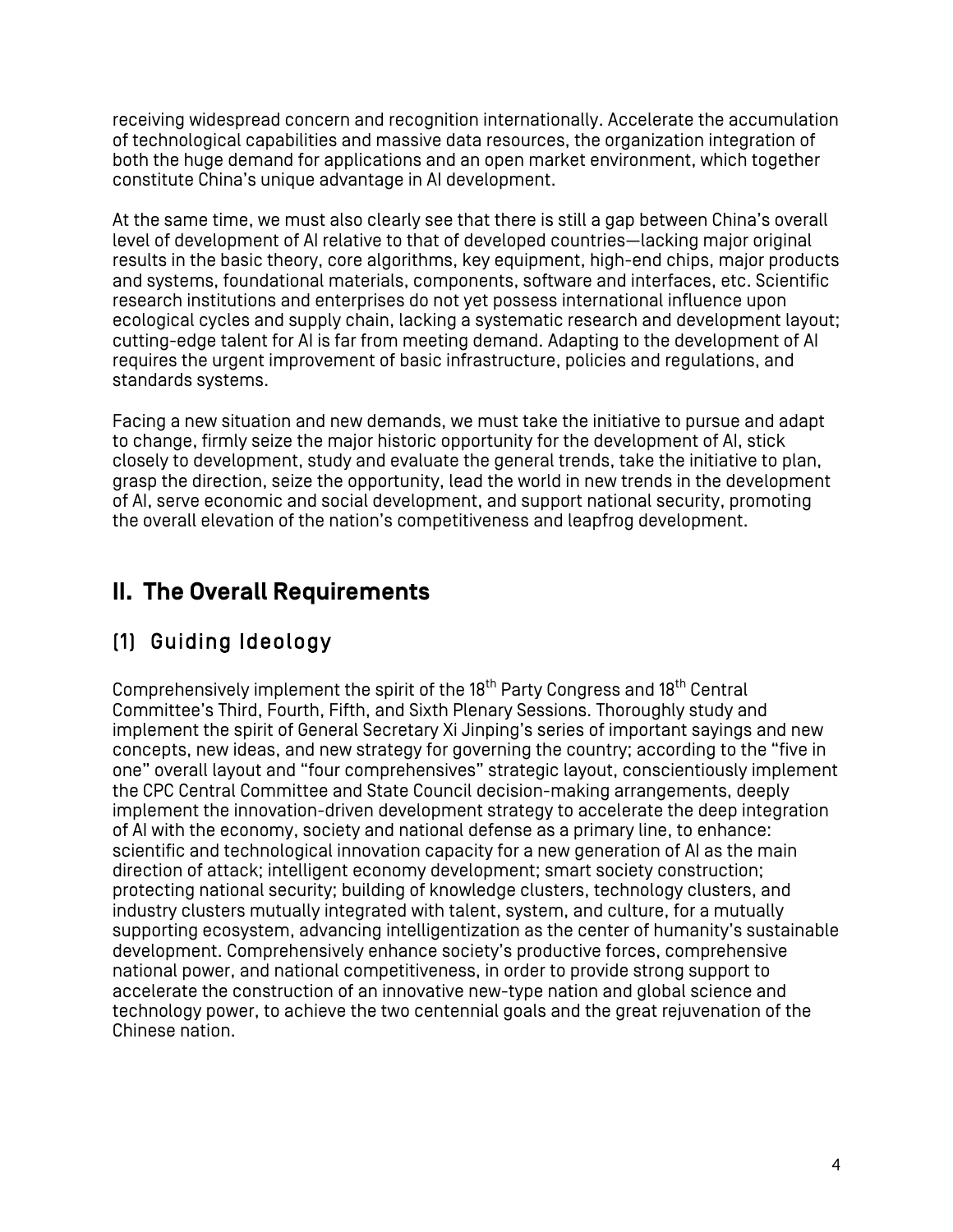# (2) The Basic Principles

*Technology-Led.* Grasp the global development trend of AI, highlight the deployment of forward-looking research and development, explore the layout in key frontier domains, long-term support, and strive to achieve transformational and disruptive breakthroughs in theory, methods, tools, and systems; comprehensively enhance original innovation capability in AI, accelerate the construction of a first-mover advantage, to achieve highend leading development.

*Systems Layout.* According to the different characteristics of foundational research, technological research and development, industrial development, and commercial applications, formulate a targeted systems development strategy. Fully give play to the advantages of the socialist system to concentrate forces to do major undertakings, promote the planning and layout of projects, bases, and a talent pool, organically link already-deployed major projects and new missions, continue current urgent needs and long-term development echelons, construct innovation capacity, create a collaborative force for institutional reforms and the policy environment.

*Market-Dominant.* Follow the rules of the market, remain oriented toward application, highlight companies' choices on the technological line and primary role in the development of commercial product standards, accelerate the commercialization of AI technology and results, and create a competitive advantage. Grasp well the division of labor between government and the market, better take advantage of the government in planning and guidance, policy support, security and guarding, market regulation, environmental construction, the formulation of ethical regulations, etc.

*Open-Source and Open.* Advocate the concept of open-source sharing, and promote the concept of industry, academia, research, and production units each innovating and in principal pursuing joint innovation and sharing. Follow the coordinated development law for economic and national defense construction; promote two-way conversion and application for military and civilian scientific and technological achievements and co-construction and sharing of military and civilian innovation resources; form an all-element, multi-domain, highly efficient new pattern of civil-military integration. Actively participate in global research and development and management of AI, and optimize the allocation of innovative resources on a global scale.

# (3) Strategic Objectives

These are divided into the following three steps:

First, by 2020, the overall technology and application of AI will be in step with globally advanced levels, the AI industry will have become a new important economic growth point, and AI technology applications will have become a new way to improve people's livelihoods, strongly supporting [China's] entrance into the ranks of innovative nations and comprehensively achieving the struggle toward the goal of a moderately prosperous society.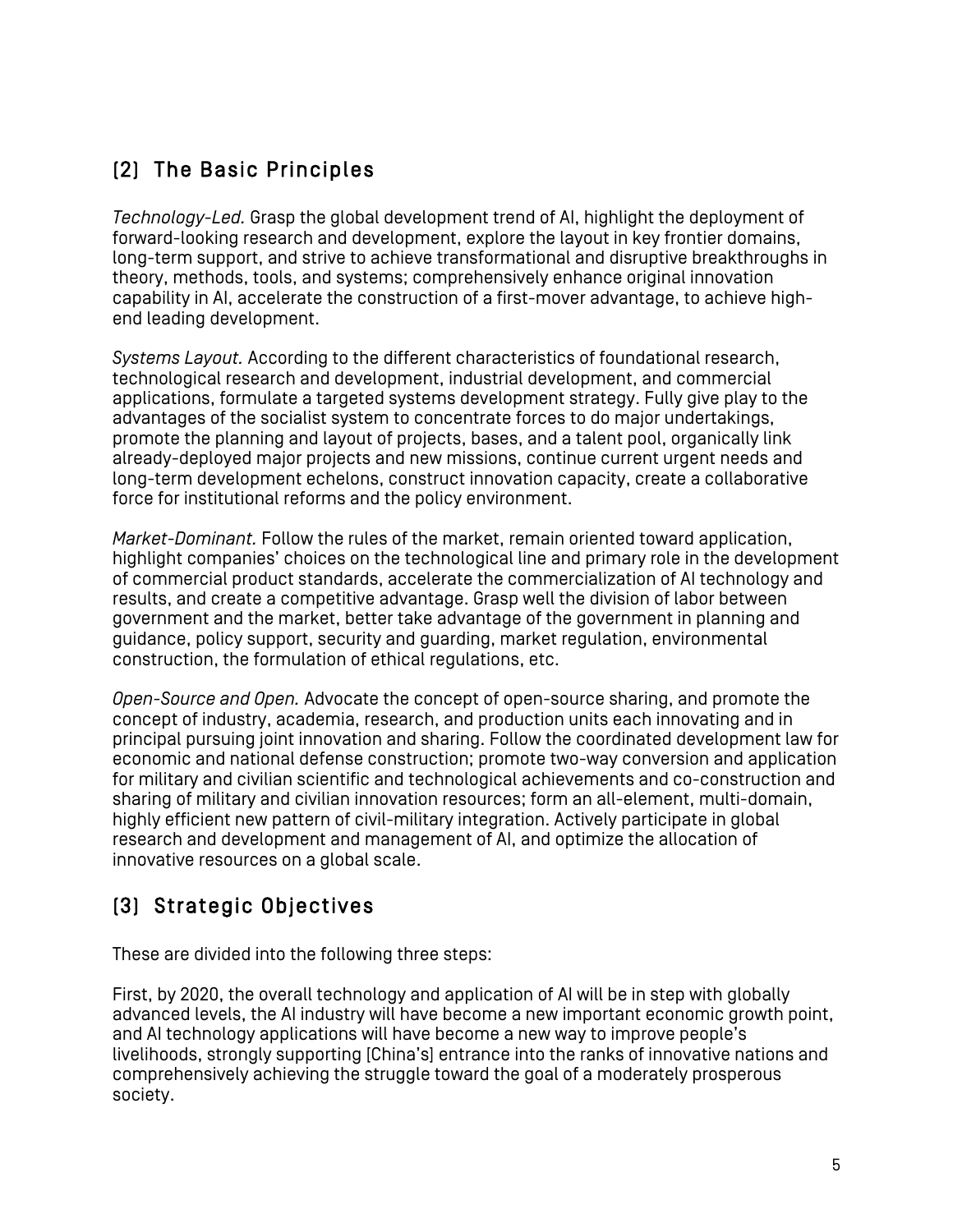- By 2020 China will have achieved important progress in a new generation of AI theories and technologies. It will have actualized important progress in big data intelligence, cross-medium intelligence, swarm intelligence, hybrid enhanced intelligence, and autonomous intelligence systems, and will have achieved important progress in other foundational theories and core technologies; the country will have achieved iconic advances in AI models and methods, core devices, high-end equipment, and foundational software.
- The AI industry's competitiveness will have entered the first echelon internationally. China will have established initial AI technology standards, service systems, and industrial ecological system chains. It will have cultivated a number of the world's leading AI backbone enterprises, with the scale of AI's core industry exceeding 150 billion RMB, and exceeding 1 trillion RMB as driven by the scale of related industries.
- The AI development environment will be further optimized, opening up new applications in important domains, gathering a number of high-level personnel and innovation teams, and initially establishing AI ethical norms, policies, and regulations in some areas.

Second, by 2025, China will achieve major breakthroughs in basic theories for AI, such that some technologies and applications achieve a world-leading level and AI becomes the main driving force for China's industrial upgrading and economic transformation, while intelligent social construction has made positive progress.

- By 2025, a new generation of AI theory and technology system will be initially established, as AI with autonomous learning ability achieves breakthroughs in many areas to obtain leading research results.
- The AI industry will enter into the global high-end value chain. This new-generation AI will be widely used in intelligent manufacturing, intelligent medicine, intelligent city, intelligent agriculture, national defense construction, and other fields, while the scale of AI's core industry will be more than 400 billion RMB, and the scale of related industries will exceed 5 trillion RMB.
- By 2025 China will have seen the initial establishment of AI laws and regulations, ethical norms and policy systems, and the formation of AI security assessment and control capabilities.

Third, by 2030, China's AI theories, technologies, and applications should achieve worldleading levels, making China the world's primary AI innovation center, achieving visible results in intelligent economy and intelligent society applications, and laying an important foundation for becoming a leading innovation-style nation and an economic power.

- China will have formed a more mature new-generation AI theory and technology system. The country will achieve major breakthroughs in brain-inspired intelligence, autonomous intelligence, hybrid intelligence, swarm intelligence, and other areas, having important impact in the domain of international AI research and occupying the commanding heights of AI technology.
- AI industry competitiveness will reach the world-leading level. AI should be expansively deepened and greatly expanded into production and livelihood, social governance, national defense construction, and in all aspects of applications, will become an expansive core technology for key systems, support platforms, and the intelligent application of a complete industrial chain and high-end industrial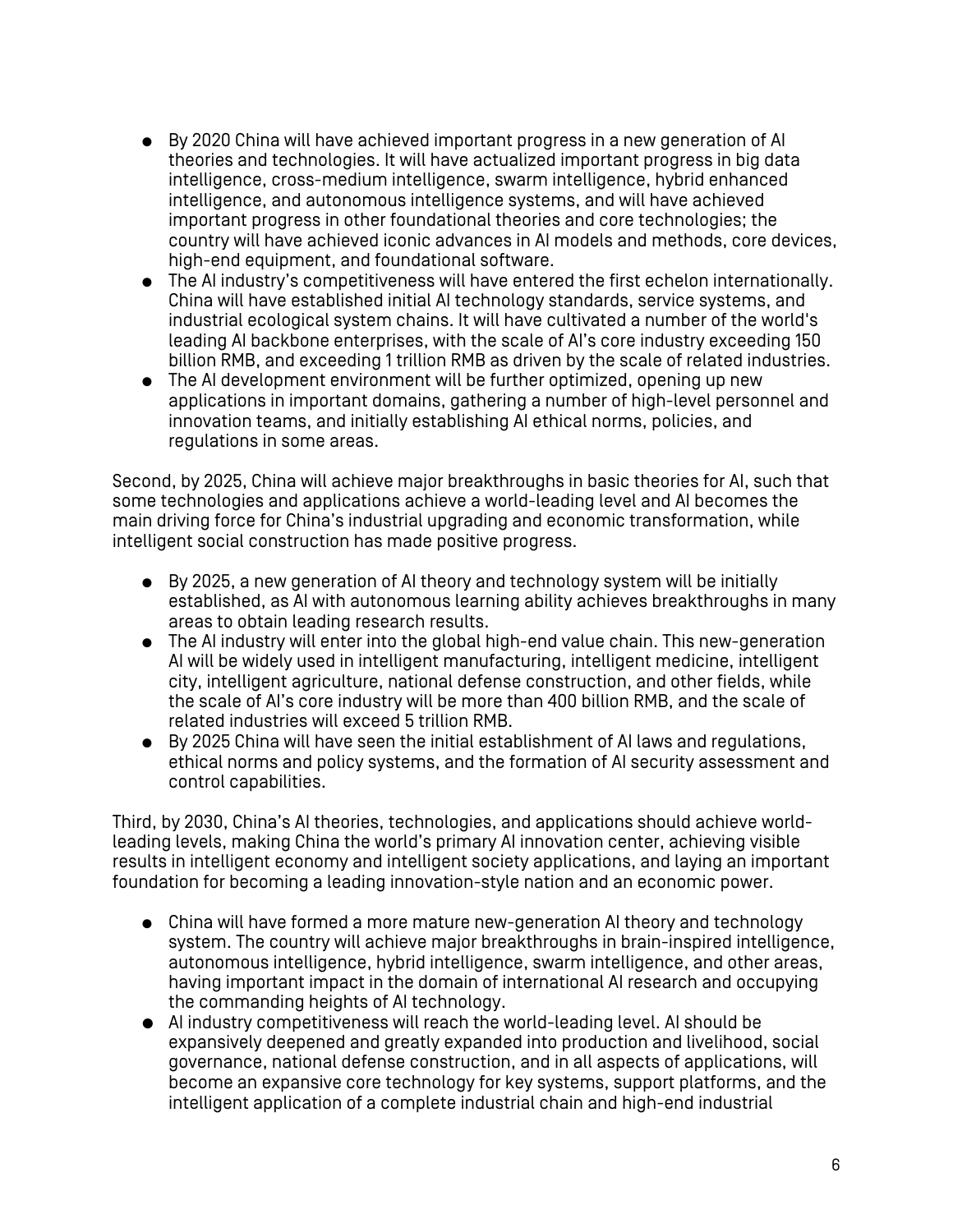clusters, with AI core industry scale exceeding 1 trillion RMB, and with the scale of related industries exceeding 10 trillion RMB.

● China will have established a number of world-leading AI technology innovation and personnel training centers (or bases), and will have constructed more comprehensive AI laws and regulations, and an ethical norms and policy system.

## (4) Overall Deployment

The development of AI is a complex systemic project related to the overall situation, that must be arranged in accordance with "build one system, grasp the two attributes, adhere to the trinity, and strengthen the four supports" to form a strategic path for the healthy and sustainable development of AI.

*Construct an open and cooperative AI technology innovation system.* Target the weak foundation in original theories, and the key difficulties and deficiencies in major products and systems. Establish foundational theories and a common technology system for a new generation of AI, laying out the construction of a major scientific and technological innovation base. Strengthen the high-end talent team in AI to promote innovation and cooperative interactions. Form a continuous innovation capability for AI.

*Grasp AI's characteristic high degree of integration of technological attributes and social attributes.* It is necessary not only to increase efforts in the research and development and applications of AI, maximizing the potential of AI, but also to predict AI's challenges, coordinate industrial policies, innovate in policies and social policies, achieve the coordination of encouraging development and reasonable regulation, and maximize risk prevention.

*Adhere to the promotion of the trinity of breakthroughs in AI research and development, product applications, and fostering industry development.* Adapt to the characteristics and trends of AI development. Strengthen the deep integration of the innovation chain and industrial chain, the interactive evolution of technology supply and market demand. Take technological breakthroughs to promote domain applications and industrial upgrading. Through application demonstrations, promote the optimization of technologies and systems. At the same time as greatly promoting technology applications and industrial development, strengthen long-term R&D layout and research. Achieve rolling development and continuous improvement. Ensure that theory is in the front, the technological commanding heights are occupied, and applications are secure and controllable.

*Fully support science and technology, the economy, social development, and national security*. Drive comprehensive elevation on national innovative capability with AI technological breakthroughs. Lead in the process of constructing a global science and technology power. Through strengthening intelligent industry and cultivating the intelligent economy, create a new growth cycle for China's next decade or even decades of economic prosperity. Through building an intelligent society, promote the improvement of people's livelihoods and welfare and implement people-centric development thinking. Through AI, elevate national defense strength and assure and protect national security.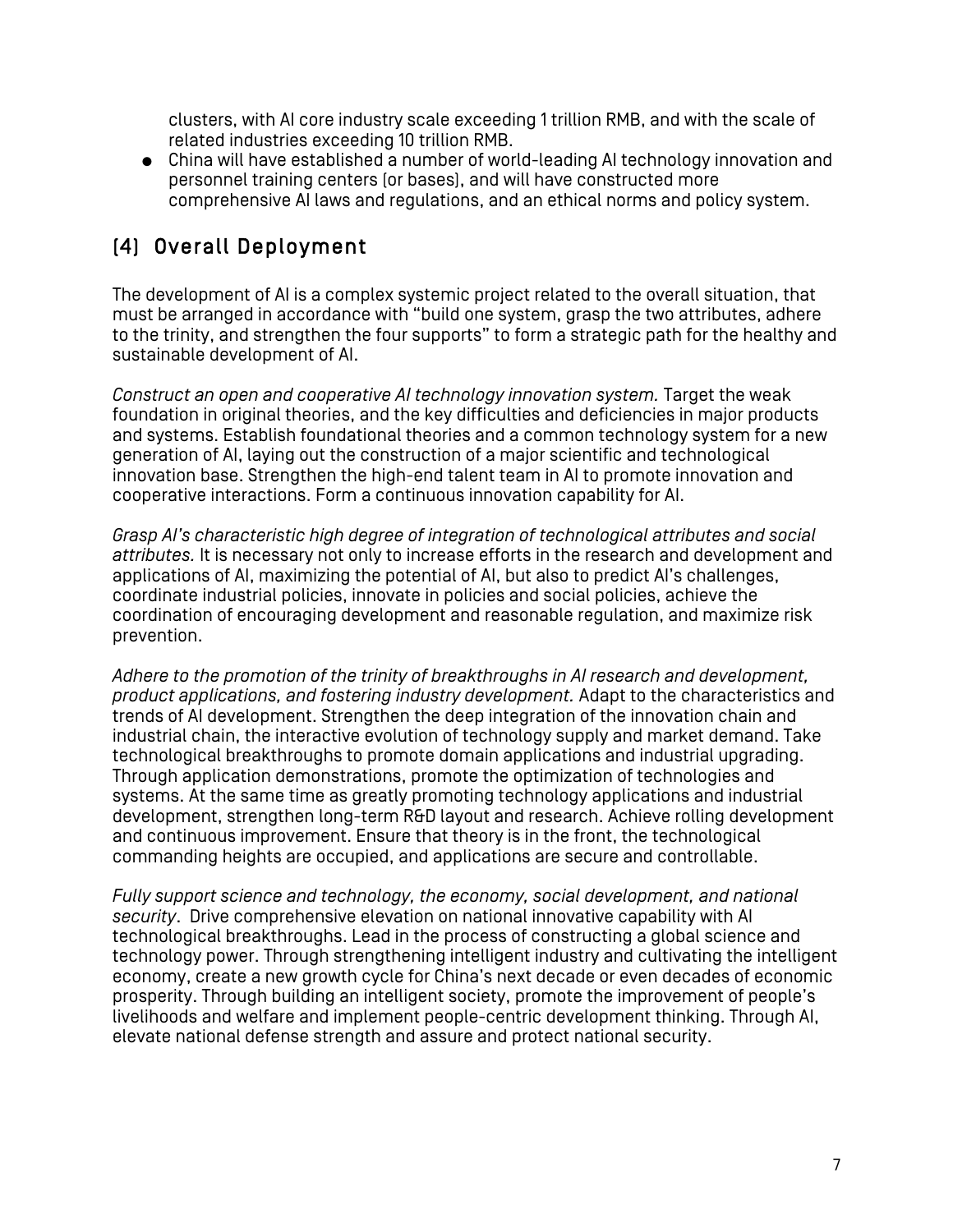# **III. Focus Tasks**

Based on the overall picture of national development, accurately grasp the global development trends of AI, find the correct openings for breakthroughs and directions for the main thrust, comprehensively strengthen basic science and technology innovation capabilities, comprehensively expand the depth and breadth of application in focus areas, and comprehensively enhance the built-in intelligence levels of applications in economic and social development, as well as in national defence.

### (1) Build open and coordinated AI science and technology innovation systems

Focus on increasing the supply of AI innovation sources; strengthen deployments in areas such as advanced basic theory, key general technologies, basic platforms, talent teams, etc.; stimulate open-source sharing; systematically enhance sustained innovation capabilities; ensure that our country's AI science and technology levels ascend to the leading global ranks; and make ever more contributions to the development of global AI.

#### 1. Establish basic theory systems for a new generation of AI

Focus on major advanced scientific AI questions; concurrently deal with present needs and long-term developments; make breakthroughs in basic AI application theory bottlenecks; give priority to deploying basic research that may trigger paradigmatic change in AI; stimulate the intersection and convergence of disciplines; and provide powerful scientific reserves for the sustained development and profound application of AI.

*Make breakthroughs in basic application theory bottlenecks.* Aim at basic theoretical orientations with clear applied objectives, which promise to trigger an upgrade of AI technology, strengthen basic theoretical research on big data intelligence, cross-media sensing and computing, human-machine blended intelligence, mass intelligence, autonomous cooperation and decision-making, etc. Focus on breakthroughs in big data intelligence, unsupervised learning, comprehensive deep reasoning and other such difficult issues. Establish data-driven cognitive computing models with natural language understanding at the core, and shape capabilities to go from big data to knowledge, and from knowledge to decision-making. Focus on breakthroughs in cross-media sensing and computing theory, including theories and methods for: low-cost and low-energy smart sensing, active sensing in complex landscapes, listening comprehension in the natural environment as well as language sensing, autonomous multimedia learning, etc. Realize superhuman sensing and highly-dynamic, high-dimensional, and multi-model distributed large-landscape sensing. The focuses on breakthroughs in blended and enhanced intelligence theory are: theories on human-machine cooperative and blended environmental understanding, decision-making, and learning; intuitive reasoning and causal models, recall and knowledge evolution, etc.; realizing blended and enhanced intelligence where learning and reflection approach or exceed human intelligence levels. The focuses for breakthroughs in collective intelligence theory are: theories and methods for the organization, emergence and learning of collective intelligence; establishment of expressible and computable mass intelligence incentive algorithms and models; and shaping Internet-based collective intelligence theory systems. The focuses for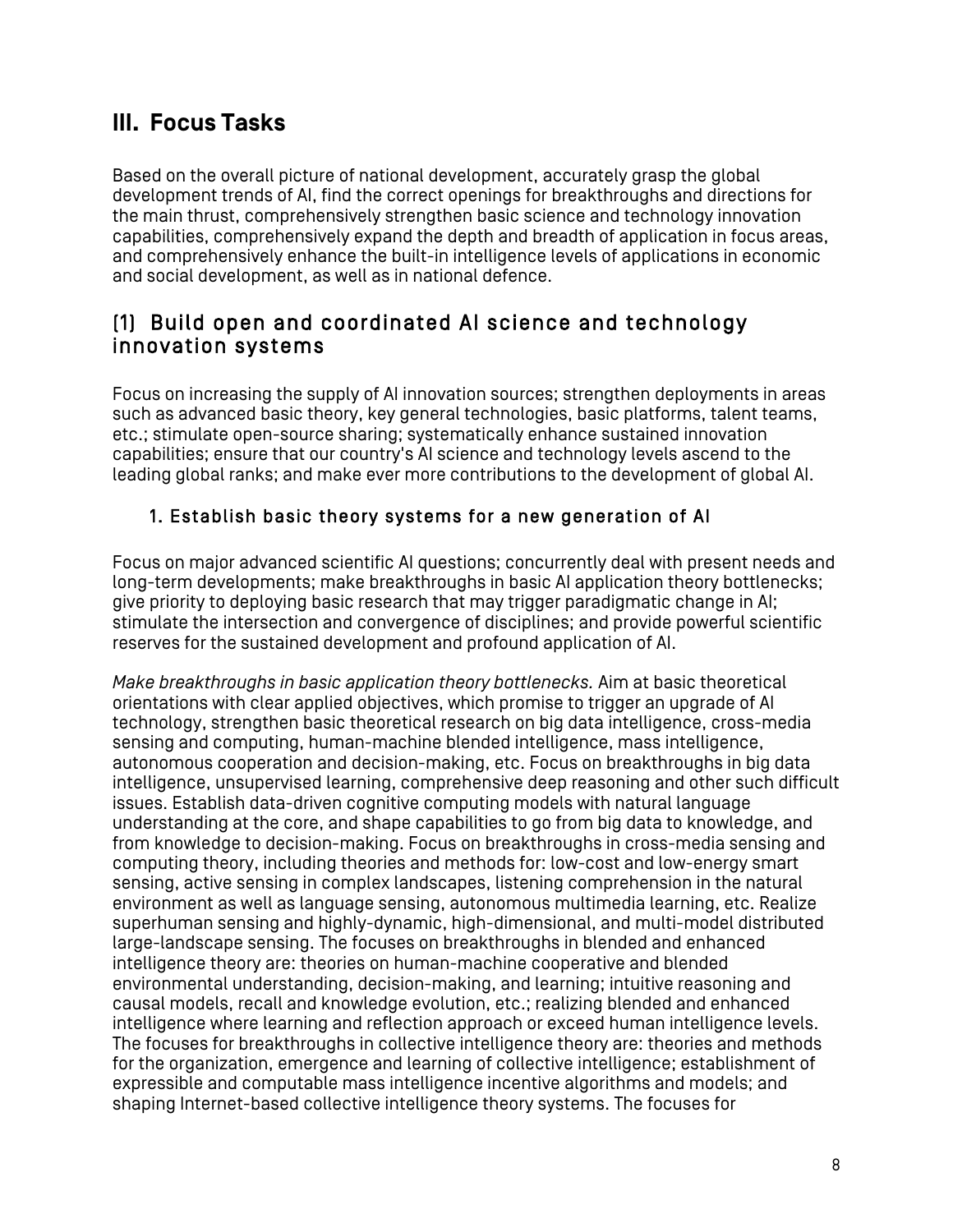breakthroughs in autonomous coordination, control and optimized decision-making theory are: theories concerning coordination sensing and interaction aimed at autonomous unmanned systems; autonomous coordination control and optimized decision-making; knowledge-driven human-machine-object triangular coordination and interoperation, etc.; and shaping novel theoretical systems and frameworks for innovation in autonomous intelligence and unmanned systems.

*Arrange advanced basic theoretical research.* Aim for a direction that may trigger a paradigmatic change in AI, far-sightedly arrange research on high-level machine learning, brain-inspired intelligence computing, quantum smart computing, and other such crossdomain basic theories. The focuses for breakthroughs in high-level machine learning theory are theories and methods concerning self-adaptive learning, autonomous learning, etc., and realizing AI with high interpretative and strong generalization capabilities. The focuses for breakthroughs in brain-inspired intelligence computing theory are: theories concerning brain-inspired information encoding, processing, recall, learning and reasoning; the creation of brain-inspired complex systems and brain-inspired control theories and methods; and establishment of new large-scale brain-inspired intelligence computing models and brain-inspired understanding computing models. The focuses for breakthroughs in quantum computing theory are: methods for quantum-accelerated machine learning; establishment of high-performance computing and quantum computing convergence models; and shaping high-efficiency, accurate, and autonomous quantum AI system setups.

*Launch cross-disciplinary exploratory research.* Promote the intersection and convergence of AI with neurology, cognitive science, quantum science, psychology, mathematics, economics, sociology and other such related basic disciplines; strengthen basic theoretical mathematical research to guide the development of AI algorithms and models; focus on researching the basic theoretical questions of AI legal principles; support exploratory research that is strongly original, and where there is no consensus; encourage scientists to explore freely; dare to overcome front-line scientific difficulties in AI; create ever more original theory; and make ever more original discoveries.

#### Box 1: Basic Theories

- *1. Big data intelligence theory. Research new data-driven and knowledge-driven AI methods, theories and methods for sensing computing theory with natural language understanding, images and figures at the core, comprehensive deep reasoning and creative AI theories and methods, basic theories and frameworks on smart decisionmaking with incomplete information, data-driven common AI data models and theories, etc.*
- *2. Cross-media sensing and computing theory. Research sensing that exceeds human visual abilities, active visual sensing and computing aimed at the real world, auditory sensing and computing of natural acoustic scenes, language sensing and computing in an environment of natural interaction, human sensing and computing aimed at asynchronous orders, autonomous learning aimed at smart media sensing, and urban omnidimensional smart sensing and reasoning engines.*
- *3. Hybrid and enhanced intelligence theory. Research hybridization and convergence where "the human is in the loop," behavioral strengthening through humanmachine smart symbiosis and brain-machine coordination, intuitive machine*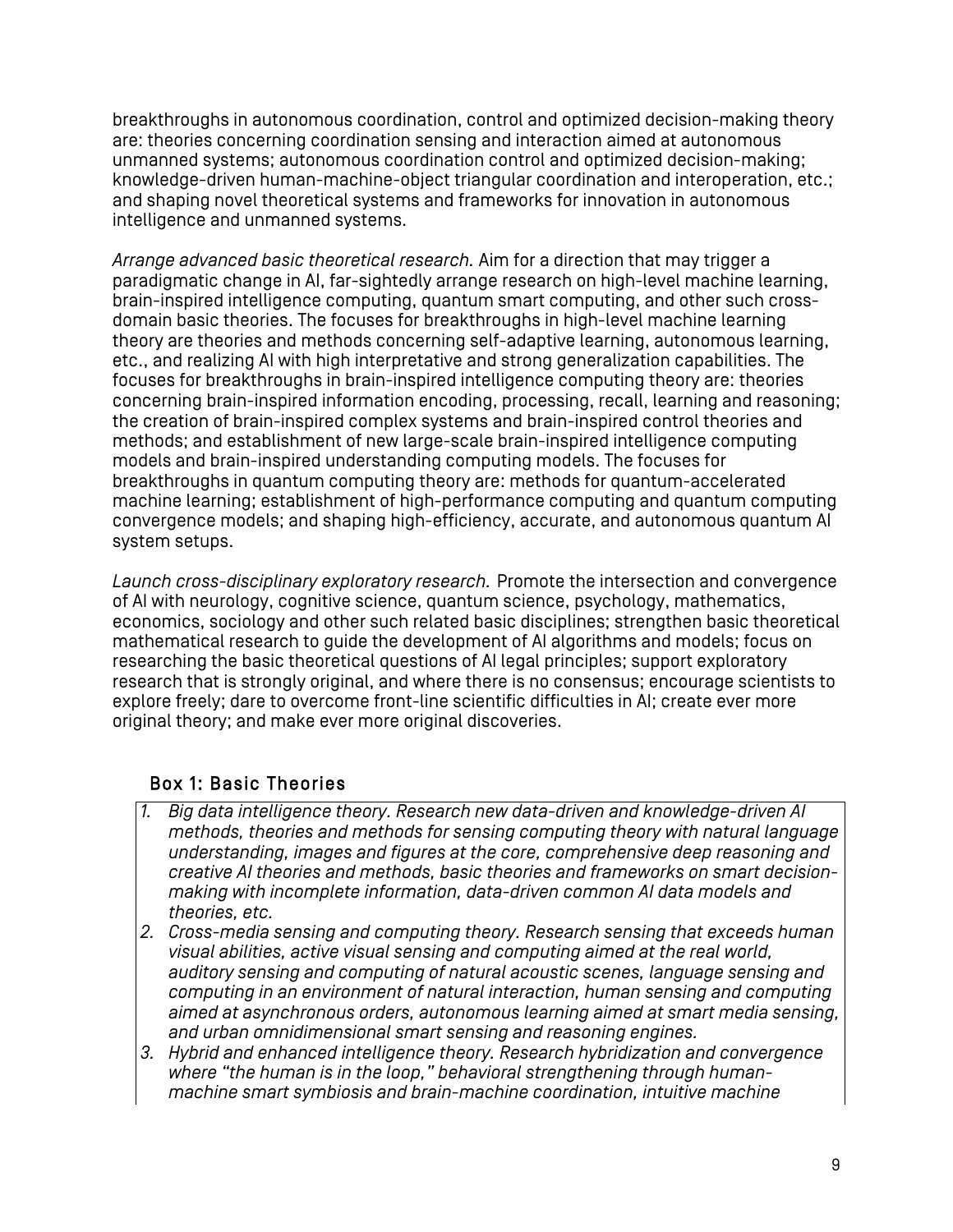*reasoning and causal models, associative recall models and knowledge evolution methods, complex data and task blended and enhanced intelligence learning methods, cloud robotics coordination computing methods, and situational comprehension and human-machine group coordination in real-world environments.*

- *4. Swarm intelligence theory. Research swarm intelligence structural theory and organizational methods, swarm intelligence incentive mechanisms and emergence mechanisms, swarm intelligence learning theories and methods, common swarm intelligence computing paradigms and models.*
- *5. Autonomous coordination and control, and optimized decision-making theory. Research coordination sensing and interaction aimed at autonomous unmanned systems, coordination, control and optimized decision-making aimed at autonomous and unmanned systems, knowledge-driven human-machine-object triangular coordination and interoperability theories.*
- *6. High-level machine learning theory. Research basic statistical learning theories, reasoning and decision-making under uncertainty, distributed learning and interaction, learning while protecting privacy, small-sample learning, deep intensive learning, unsupervised learning, semi-supervised learning, active learning and other such learning theories and efficient models.*
- *7. Brain-inspired intelligence computing theory. Research theories and methods on brain-inspired sensing, brain-inspired learning, and brain-inspired recall mechanisms and computing blends, brain-inspired complex systems, brain-inspired control, etc.*
- *8. Quantum intelligent computing theory. Explore cognitive quantum models and intrinsic mechanisms, research efficient quantum intelligence models and algorithms, high-performance and high-bitrate quantum AI processors, real-time quantum AI systems that can exchange information with the outside world, etc.*

### 2. Build a next-generation AI key general technology system

٦

Focusing on the urgent need to raise China's international competitiveness in AI, nextgeneration AI key general technology R&D and deployment should make algorithms the core; data and hardware the foundation; and upping capabilities in sensing and recognition, knowledge computing, cognitive reasoning, executing motion, and humanmachine interface the emphasis; in order to form openly compatible, stable and mature technological systems.

*Knowledge computing engine and knowledge service technology.* Key breakthroughs in knowledge processing, deep search, and visual interactive core technology; realization of automatic acquisition of incrementally growing knowledge; possession of concept discernment, object discovery, attribute prediction, evolutionary knowledge modeling, and relationship discovery capabilities; the formation of multi-billion-scale, multi-source, multi-disciplinary, multi-data type, and cross-medium knowledge maps.

*Cross-medium analytical reasoning technology.* Key breakthroughs in cross-medium unified indicators; relational understanding and knowledge mining; knowledge map structure and learning; knowledge evolution and reasoning; intelligent description and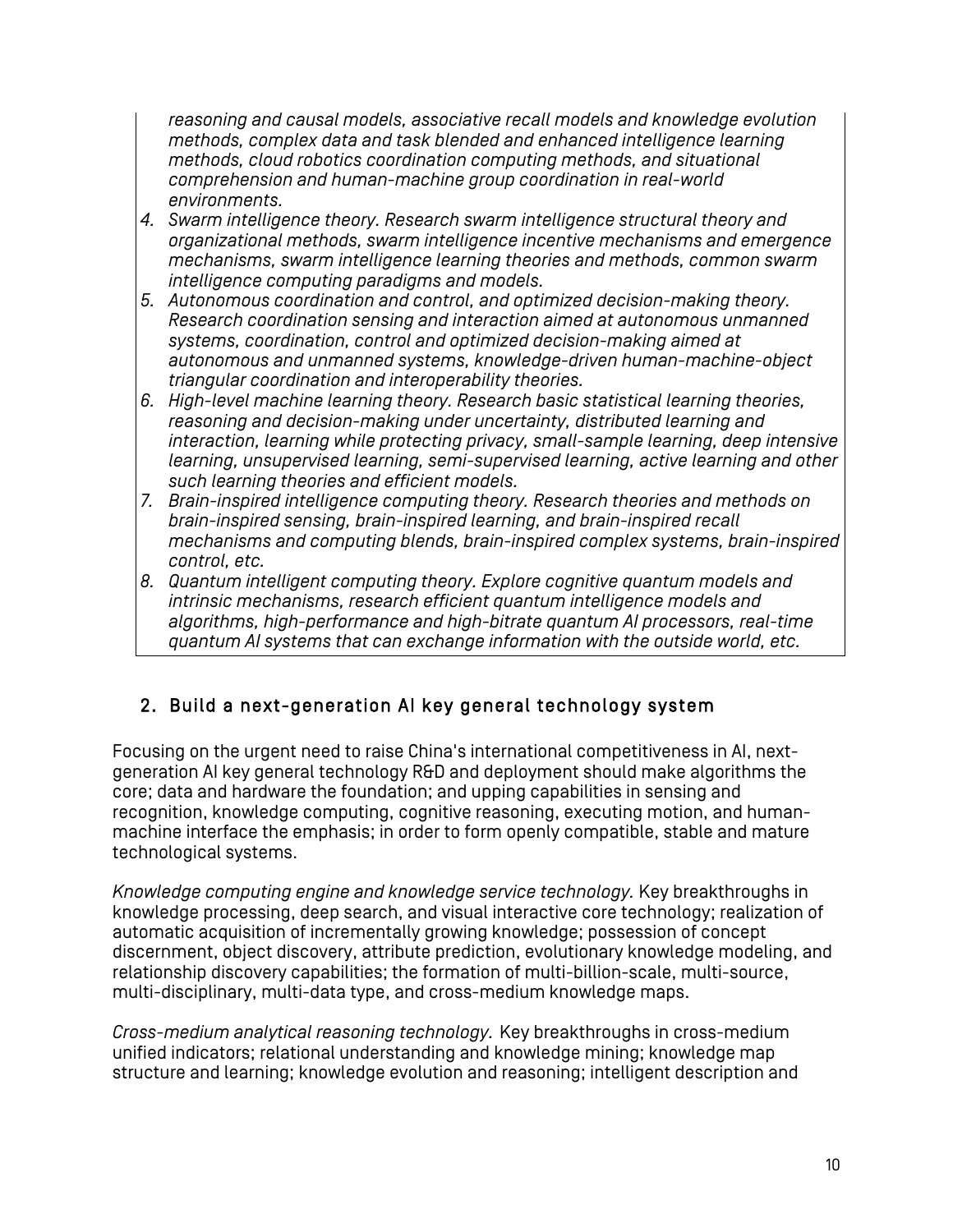generation, etc., technology. Realization of cross-medium knowledge indicators, analysis, mining, reasoning, evolution, and utilization. Construct analytic reasoning engines.

*Key swarm intelligence technology.* Key breakthroughs on the basis of the popularization of the internet, mass collaboration, knowledge resource management, and open sharing, etc., technologies. Building frameworks to display swarm intelligence knowledge. Realize the integration and strengthening of swarm intelligence-based knowledge acquisition and swarm intelligence under open development conditions. Support swarm perception, cooperation, and evolution at a national, tens-of-millions scale.

*New architecture and new technology for hybrid and enhanced intelligence.* Key breakthroughs in human-machine interaction for perception and execution integration models, new types of intelligent computing-fronted sensors, common use hybrid architecture, etc., core technologies. Build autonomous, environmentally adaptable hybrid enhanced intelligent systems, human-machine hybrid enhanced intelligent systems and support environments.

*Intelligent technologies of autonomous unmanned systems.* Key breakthroughs in autonomous unmanned system computing architecture, complex situational environment perception and understanding, real-time accurate positioning, adaptable, intelligent navigation in complex environments, etc., general technologies. Unmanned and autonomously controlled systems including automobiles, ships, automatic driving in traffic, etc., intelligent technologies. Develop service robots, special-purpose robots, etc., core technologies and support unmanned system application and manufacturing development.

*Intelligent virtual reality modeling technology.* Key breakthroughs in intelligent modeling technology for virtual counterparts. Increasing the sociality, diversity, and lifelike quality of virtual reality intelligent counterpart behavior. Realize the organic integration, high efficiency, and interactivity of virtual reality and augmented reality, etc., technologies.

*Intelligent computing chips and systems.* Key breakthroughs in high energy efficiency, reconfigurable brain-inspired computing chips and brain-inspired visual sensor systems with computational imaging capabilities. Research and develop high-efficiency brain-inspired neural network architectures and hardware systems with autonomous learning capabilities. Realize brain-inspired intelligent systems with multimedia sensory information understanding, intelligence growth, and common sense reasoning capabilities.

*Natural language processing technology.* Key breakthroughs in natural language grammar logic, word-concept symbols, and deep semantic analysis core technologies. Advance effective human-machine communication and free interaction. Realize multi-style, multilanguage, multi-domain natural language intelligent understanding and automated [results] generation.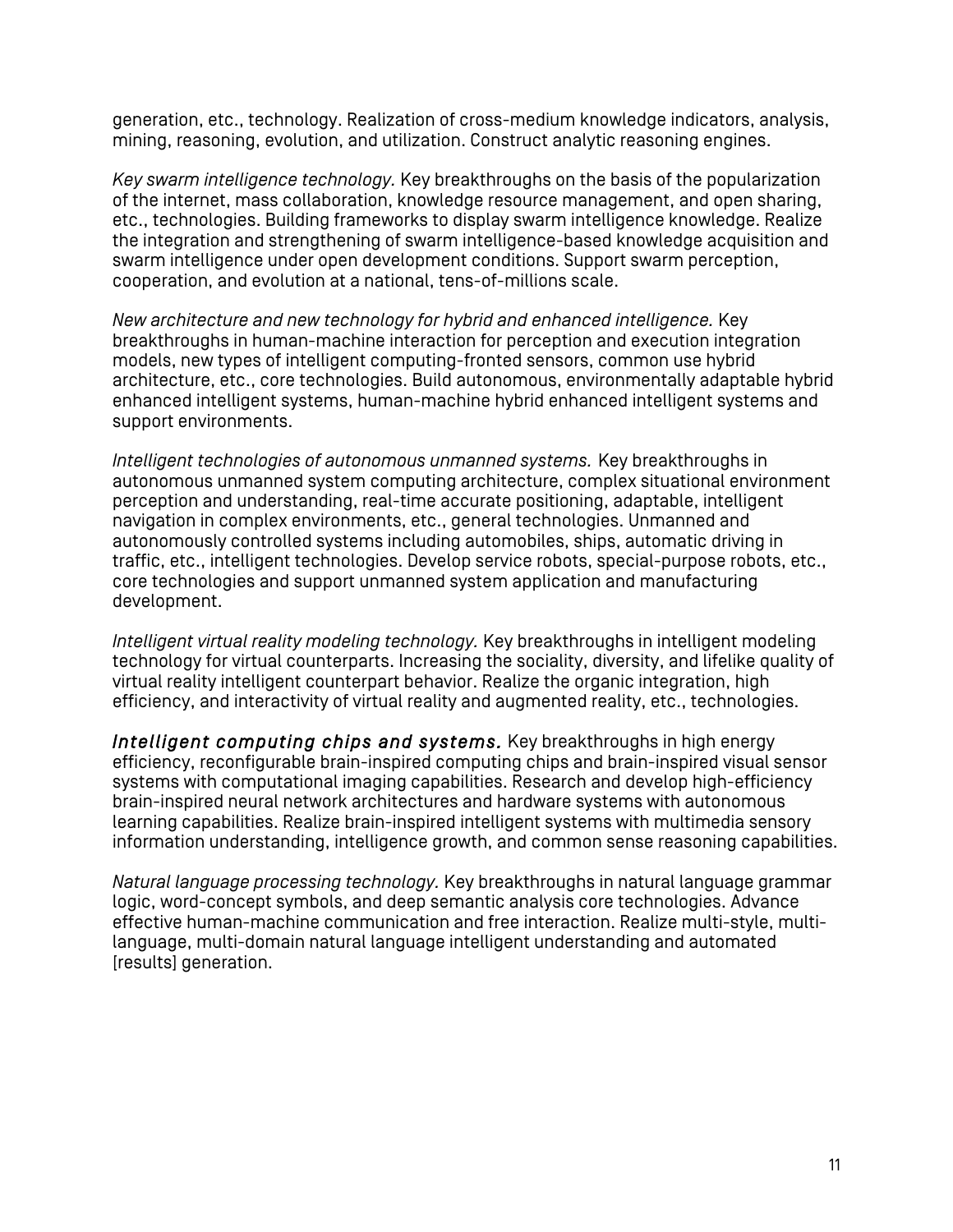#### Box 2: Key General Technologies

- **1.**  Knowledge computing engines and knowledge service technology. Researching *knowledge computing and visual interaction engines; researching innovative design, digital creation, and commercial intelligence with visual media at the core; developing large-scale organic data knowledge discovery.*
- *2. Cross-medium analytic reasoning technology. Researching cross-medium unified indicators, connected understanding and knowledge mining, knowledge map building and learning, knowledge evolution and inference, intelligent description and generation, etc., technology; developing cross-medium analytic reasoning engine and verification systems.*
- *3. Key swarm intelligence technology. Developing swarm intelligence's active perception and discovery, knowledge gain and generation, cooperation and sharing, evaluation and evolution, human-machine integration and enhancement, selfpreservation and mutual security, etc., key technology studies; building service system architecture for the crowd intelligence space; researching mobile crowd intelligent coordinated decision making and control technologies.*
- *4. Hybrid enhanced intelligent new architectures and technologies. Researching hybrid enhanced intelligent core technology and cognitive computing frameworks; newmodel hybrid computing architectures, human-machine collective driving, online intelligent learning technology, and hybrid enhanced frameworks for simultaneous management and control.*
- *5. Autonomous unmanned systems intelligent technology. Researching unmanned autonomous control intelligent technology for automobiles, ships, traffic, automatic driving, etc.; service, space, maritime, and polar robot technology; unmanned workshop/intelligent factory intelligent technology; high-end intelligent control technology and autonomous unmanned operating systems. Researching positioning, navigation, recognition, etc., robotic and mechanical arm autonomous control technology for visual sensing in complex environments.*
- *6. Virtual reality intelligent modeling technology. Researching mathematical expression and modeling methods for virtual counterpart intelligent behavior; problems such as natural, persistent, and deep exchange between users and virtual counterparts and virtual environments; intelligent counterpart modeling technology and method systems.*
- *7. Intelligent computing chips and systems. Researching neural network processors, as well as high-energy efficiency, reconfigurable brain-inspired computing chips, etc.; new-model perception chips and systems, intelligent computing system structure and systems, and AI operating systems. Researching architectures suitable for AI hybrid architectures, etc.*
- *8. Natural language processing technology. Researching short text computing and analysis technology, cross-language text mining technology and turning toward semantic comprehension technology for machine cognitive intelligence, and human-machine interaction systems for multimedia information comprehension.*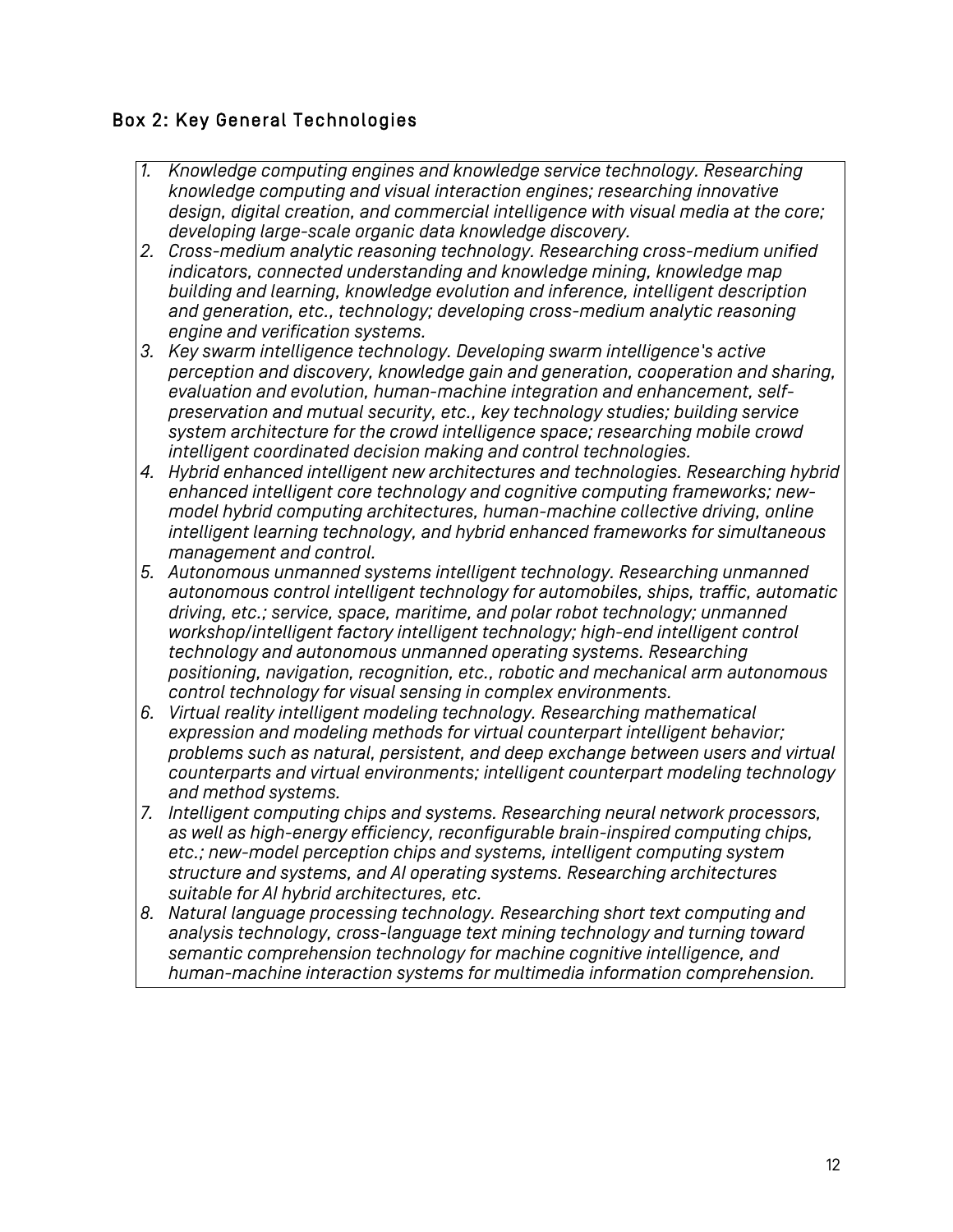### 3. Coordinate the layout of AI innovation platforms

*Construct AI innovation platforms.* Strengthen the foundational support for AI research and development and applications. AI open-source hardware and software infrastructure platforms should focus on building and supporting unified computing frameworks for knowledge reasoning, probability statistics, depth learning, and other AI paradigms. Form and promote an ecological chain of platforms for interaction and synergies among AI software, hardware, and intelligent clouds. The group intelligent service platform should focus on the construction of knowledge resource management and the open sharing tools based on the large-scale cooperation on the Internet. Create a platform and service environment for the innovation of the industry and university. The hybrid enhanced intelligent support platforms should focus on the construction of a heterogeneous realtime computing engine supporting large-scale training and a new computing clusters, providing a service-oriented, systematic platform and solution for complex intelligent computing. Autonomous unmanned system support platform focuses on the construction of autonomous system environmental awareness, autonomous collaborative control, intelligent decision-making and other AI common core technology support systems. Create development and test environments for open, modular, reconfigurable autonomous unmanned systems. AI basic data and security detection platforms should focus on the construction of AI for the public data resource library, the standard test data set, cloud service platform, the formation of AI algorithms and platform security test evaluation methods, techniques, norms and tools, promoting the open sourcing and openness of all kinds of common software and technology platform. Promote military-civilian sharing and joint use for all kinds of platforms in accordance with the requirements of deep militarycivil integration related provisions.

#### *Box 3: Basic Support Platforms*

- *1. AI Open-Source Hardware and Software Infrastructure and Platforms. Establish big data and AI open-source software platforms, terminal, and cloud collaborative AI cloud service platforms, new multi-intelligent sensor and integrated platforms, new product design platforms based on AI hardware, and future network, big data intelligent service platforms.*
- *2. Group Intelligent Service Platforms. Establish group knowledge-based computing and support platforms, science and technology public service systems, group intelligent software development and verification automation systems, group intelligent software learning and innovation systems, open environment cluster decision-making systems, and group-sharing economic service systems.*
- *3. Hybrid Enhanced Intelligent Support Platforms. Establish AI supercomputing centers, large-scale super intelligent computing support environments, online intelligent education platforms, "human-in-the-loop" driving brains, intelligent platforms for complexity analyses and risk assessment in industrial development, intelligent security platforms to support nuclear power security operations, and research and development and testing platforms for human-machine joint driving technology.*
- *4. Autonomous Unmanned System Support Platforms. Establish common core technology and support platforms, independent unmanned systems, independent control of unmanned aerial vehicles, and automatic driving support platforms for auto, ship and rail traffic, service robots, space robots, marine robots, polar robot*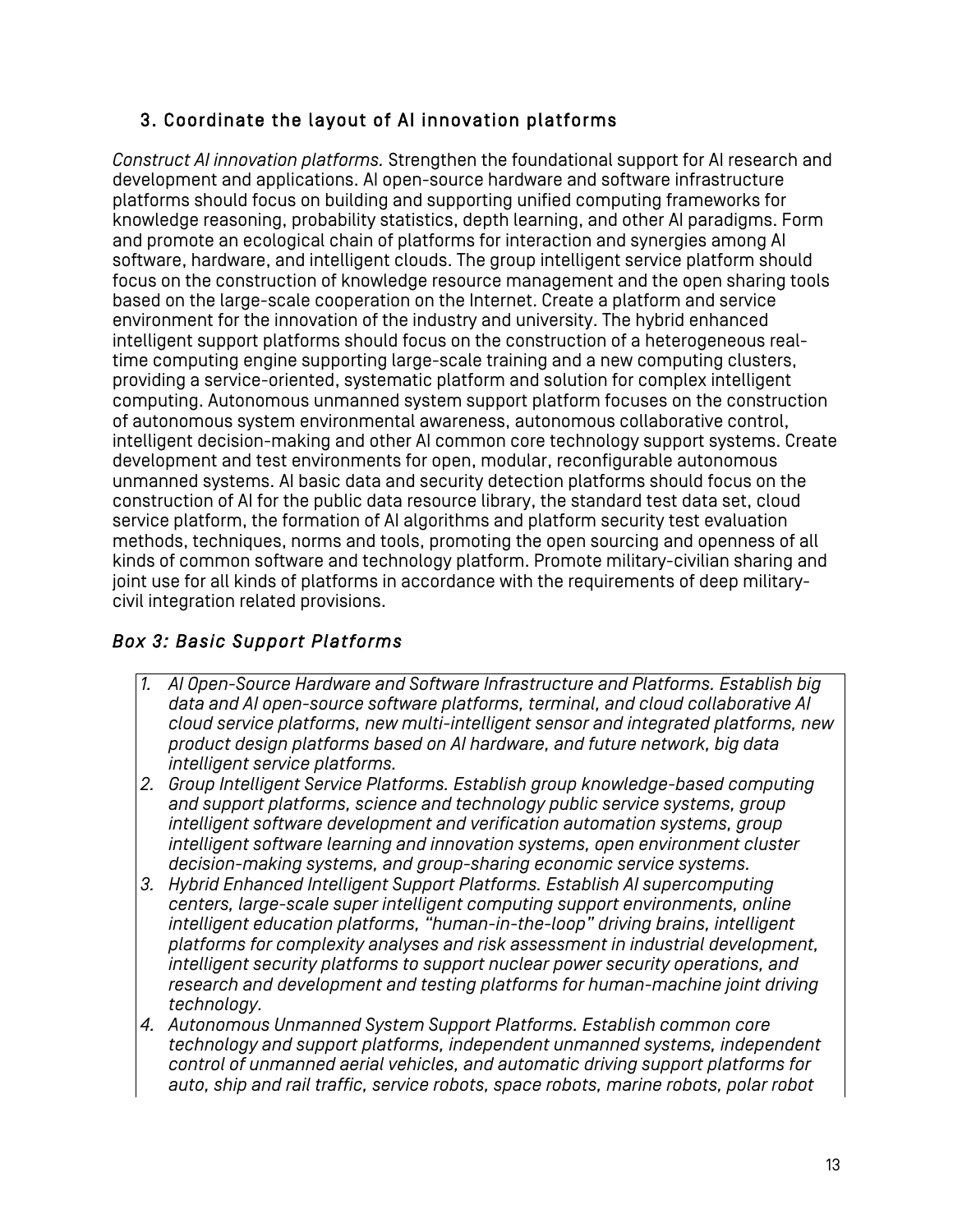*support platforms, technical support platforms for intelligent factory and intelligent control equipment, etc.*

*5. AI Basic Data and Security Detection Platforms. Construct artificial data-oriented public data resource libraries, standard test data sets, and cloud service platforms. Establish test models and evaluation models for the security of AI algorithms and platforms. Research and develop security evaluation tools for AI algorithms and platforms.*

#### 4. Accelerate the training and gathering of high-end AI talent

Make the construction of a high-end talent team of the utmost importance in the development of AI. Adhere to the combination of training and introduction. Improve the AI education system, strengthen the construction of a talent pool and echelons, especially accelerate the introduction of the world's top talent and young talent, forming China's AI top talent base.

*Cultivate high-level of AI innovative talents and teams.* Support and cultivate the development potential of leading AI talent. Strengthen professional and technical personnel training for basic research, applied research, operations and maintenance aspects of AI. Pay attention to the training of compound talents, focusing on cultivating vertical composite talents for AI theory, methods, technology, products, and application, and compound talents who master the "AI +" economy, society, management, standards, law, and other horizontal areas. Through major research and development tasks and base and platform construction, converge high-end talents in AI. Create high-level innovation teams in a number of AI key domains. Encourage and guide domestic innovative talents and the teams to strengthen cooperation with the world's top AI research institutions.

*Increase the introduction of high-end AI talent.* Open up specialized channels and implement special policies to achieve the precise introduction of peak AI talent. Focus on the introduction of international top scientists and high-level innovation teams in neural awareness, machine learning, automatic driving, intelligent robots, and other areas. Encourage the use of flexible introduction of AI talent through project cooperation, technical advice, etc. Coordinate the use of the "Thousands Talents" plan and other existing talent plans to strengthen the field of AI talents, especially through the introduction of outstanding young talent. Improve enterprise human capital cost accounting and related policies. Encourage enterprises and scientific research institutions to introduce AI talent.

*Construct an AI academic discipline.* Improve the disciplinary layout of the AI domain. Establish AI majors. Promote the construction of a discipline in the domain of AI. Establish AI institutes as soon as possible in pilot institutions. Increase the enrollment places for masters and PhDs in working in AI and related disciplines. Encourage colleges and universities to broaden the content of AI professional education on an original basis. Create a new model of "AI + X" compound professional training, attaching importance to crossintegration of professional education for AI and mathematics, computer science, physics, biology, psychology, sociology, law, and other disciplines. Strengthen cooperation in production and research. Encourage universities, research institutes, enterprises and other institutions to carry out the construction of an AI discipline.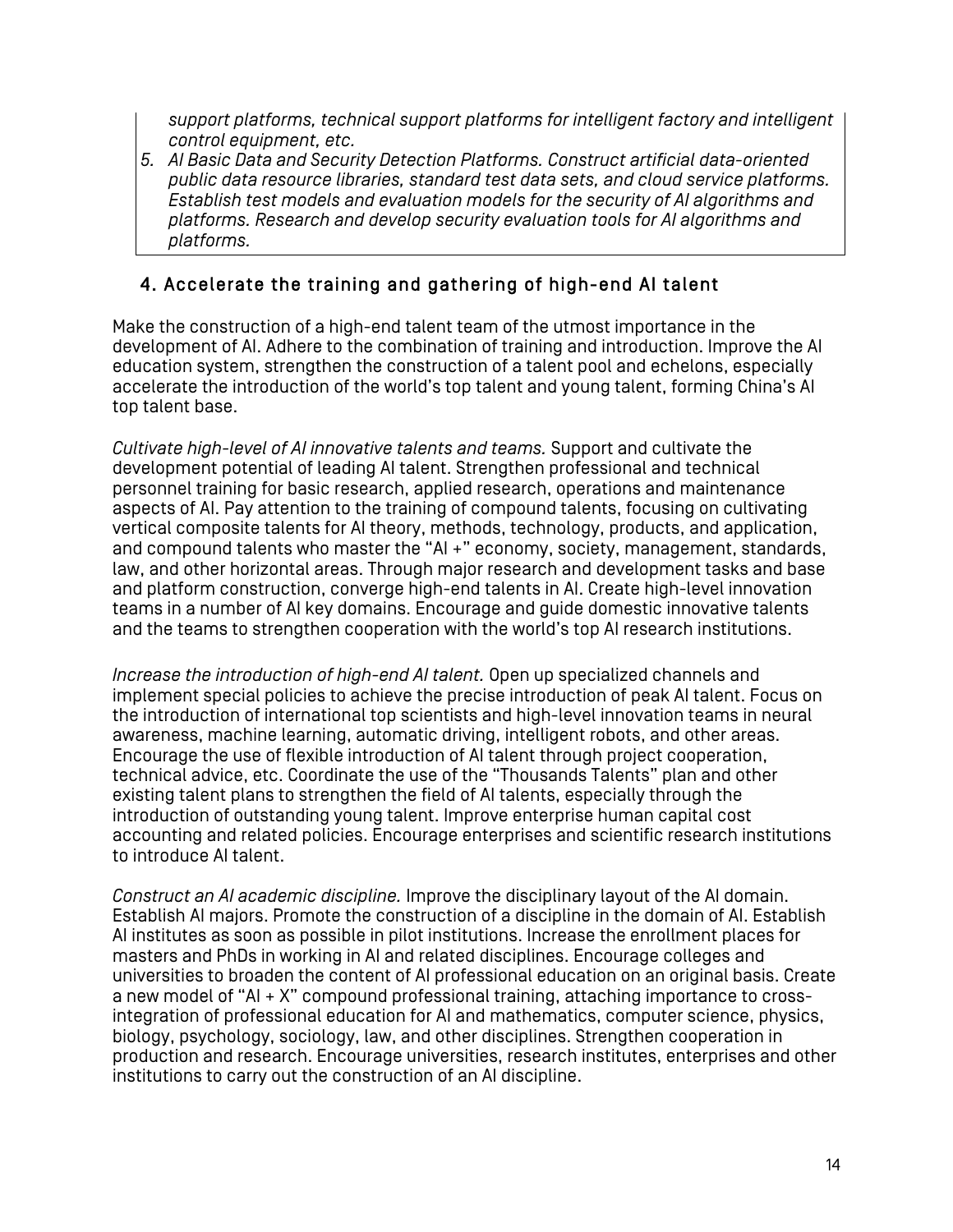## (2) Fostering a high-end, highly efficient smart economy

Accelerate the fostering of an AI industry with a major leading and driving effect, stimulate the profound convergence of AI and all industrial areas, and create data-driven smart economic patterns with human-machine coordination, cross-sectoral convergence, and joint creation and sharing. Data and knowledge will become the first factor for economic growth; human-machine coordination will become the mainstream method of production and service; cross-sectoral convergence will become an important economic model; joint creation and sharing will become basic characteristics of the economic ecology; individualized demands and made-to-order will become new consumption trends; and productivity will increase substantially, drive industries to migrate towards the high end of value chains, powerfully support the development of the real economy, and comprehensively increase the quality and efficiency of economic development.

### 1. Forcefully develop new AI industries

Accelerate the transformation and application of key AI technologies, stimulate the integration of technologies with commercial model innovation, promote the innovation of smart products in focus areas, vigorously foster new AI business models, compose highend industry chains, and forge AI industry groups with international competitiveness.

*Smart software and hardware.* Develop operating systems, databases, intermediary devices, development tools, and other such key software and hardware aimed at AI; make breakthroughs in graphic processing and other such core hardware; research solution plans for smart systems in pattern recognition, voice understanding, machine translation, smart interaction, knowledge processing, control and decision-making, etc.; and foster and expand basic software and hardware industries aimed at AI.

*Smart robots.* Tackle core components and special sensors for smart robots, perfect hardware interface standards, software interface standards, and safe usage standards for smart robots. Research and develop smart industrial robots and smart service robots, realize large-scale application, and enter into global markets. Research, produce, and popularize space robots, maritime robots, polar robots, and other such special kinds of smart robots. Establish smart robot standard systems and security norms.

*Smart delivery tools.* Develop self-driving vehicles and rail traffic systems; strengthen the integration and coordination of vehicle load sensing, automatic driving, the Internet of cars, the Internet of Things, and other such technologies; develop smart traffic sensing systems, create national indigenous automatic driving platform technology systems and industrial assembly capabilities; and explore self-driving vehicle sharing models. Develop consumer and commercial unmanned aircraft and unmanned ships, and establish and trial specialized service systems for authentication, monitoring, technology competition, etc., perfect management measures for the space and maritime areas.

*Virtual reality and augmented reality.* Make breakthroughs in key technologies such as high-performance software modelling, content capturing and generation, augmented reality and human-machine interaction, integrated environments and tools, etc. Research and create virtual display devices, optical devices, high-performance three-dimensional display devices, development engines, and other such products. Establish standards and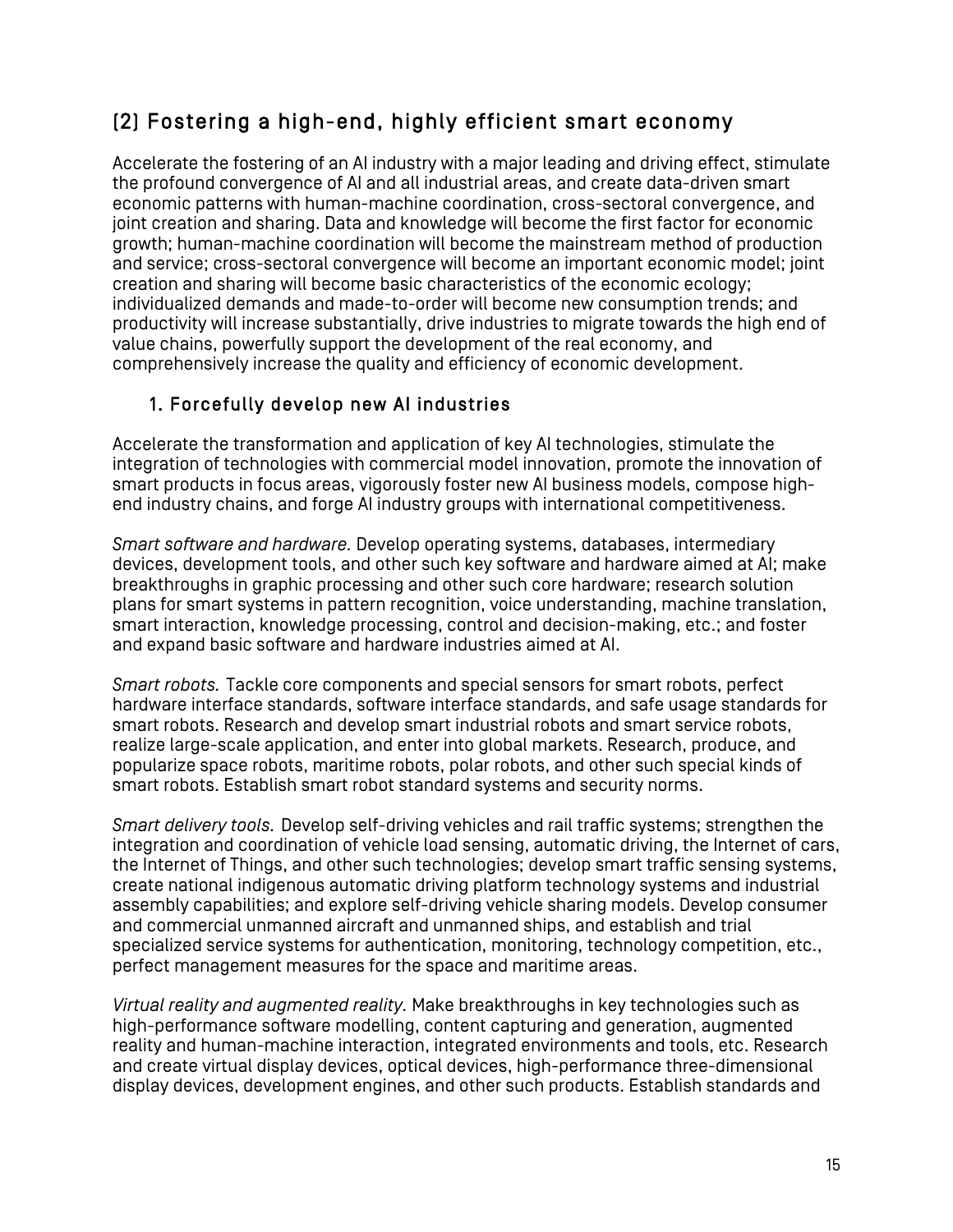evaluation systems for virtual reality and augmented reality technologies, products, and services, and promote their converged application in focus sectors.

*Smart terminals.* Accelerate the research and development of smart terminal core technologies and products, develop new-generation smart phones, on-board smart terminals for cars, and other such mobile smart terminal products and equipment. Encourage the research and development of smart watches, smart earpieces, smart glasses, and other such wearable terminal products, and expand product forms and application services.

*Basic Internet of Things devices.* Develop high-sensitivity and highly reliable smart sensors and chips supporting the new-generation Internet of Things. Make progress in core Internet of Things technologies such as RFID and short-distance machine communications, as well as key components such as low-power processors.

#### 2. Accelerate and promote the upgrade of industrial intelligentization

Promote the converged innovation of AI in all sectors. Launch AI application demonstrations and trials in focus sectors and areas such as manufacturing, agriculture, logistics, finance, commerce, household goods, etc. Promote the application of AI at scale, and comprehensively upgrade the smartness level of industrial development.

*Smart manufacturing.* Focus on the major demands for building a strong manufacturing country, move forward the integrated application of systems such as key technologies and equipment for smart manufacturing, core supporting software, the industrial internet, etc. Research and develop smart products and smart connected products, tools and systems that can be used in smart manufacturing, and smart manufacturing cloud service platforms. Popularize smart manufacturing processes, distributed smart manufacturing, networked coordinated manufacturing, long-distance diagnosis and operational services, and other such novel manufacturing models. Establish smart manufacturing standard systems, and move forward with the intelligentization of manufacturing activities across the entire lifecycle.

*Smart agriculture.* Research and formulate smart agricultural sensing and control systems, smart agricultural equipment, autonomous tasking systems for farming equipment across fields, etc. Establish and complete smart agriculture information remote sensing and monitoring networks integrating air, space, and land components. Establish model agriculture big data smart decision-making and analysis systems, launch trials of smart farms, smart plant factories, smart pastures, smart fisheries, smart orchards, smart farm produce processing workshops, green and smart farm product supply chains and other such integrated applications.

*Smart logistics.* Strengthen research, development and broad use of smart logistics equipment for smart loading, unloading, and transportation; parcel sorting, processing and delivery; etc. Establish smart deep-sensing storage systems, and enhance storage and operational management levels and efficiency. Perfect smart logistics public information platforms and command systems, product quality authentication and tracing systems, smart distribution and dispatch systems, etc.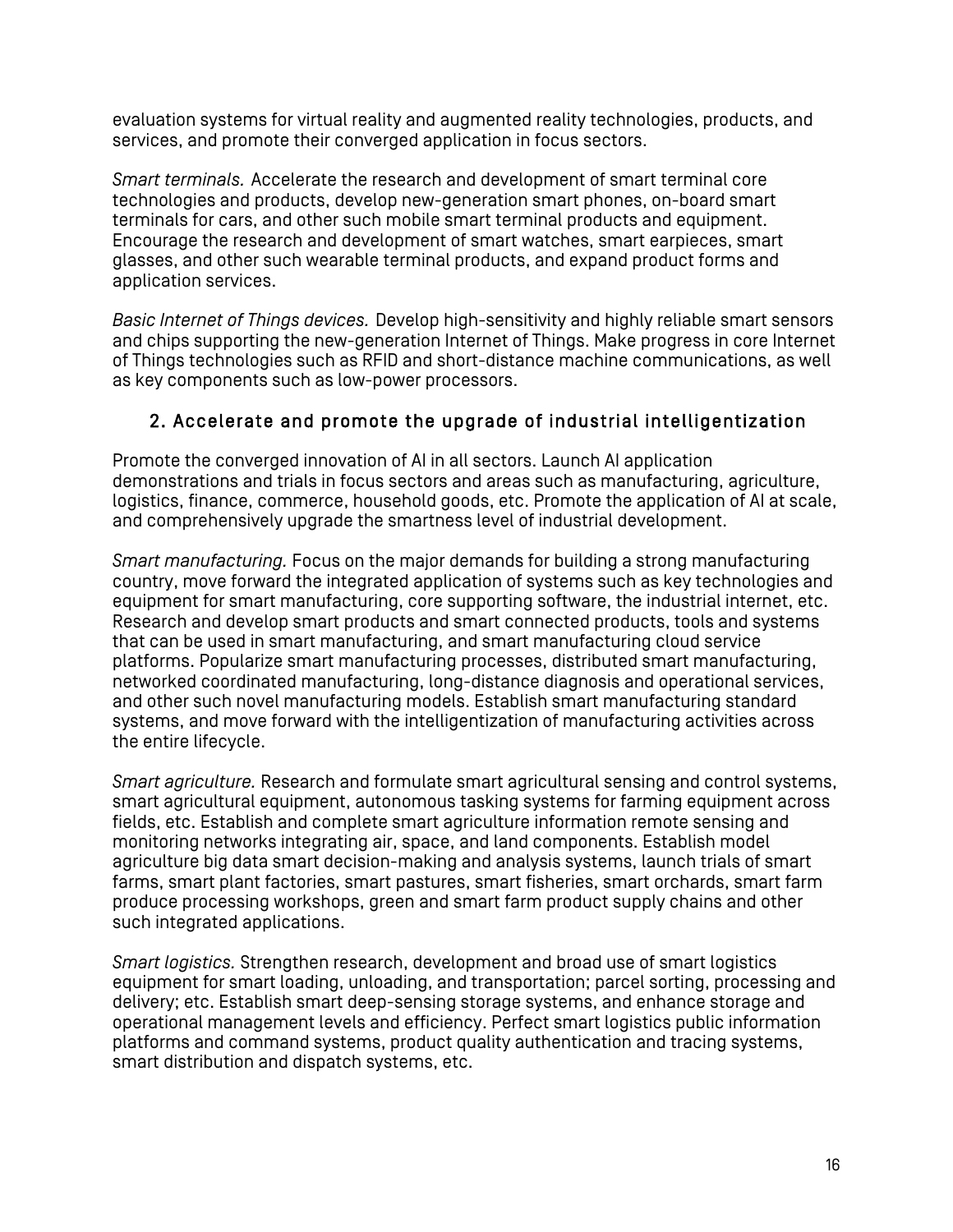*Smart finance.* Establish big data systems for finance, and enhance multimedia data processing and comprehension capabilities for finance. Innovate smart financial products and services, develop new financial business models. Encourage the financial sector to use smart customer service, smart inspection, and other such technologies and equipment. Build smart warning and prevention systems for financial risk.

*Smart commerce.* Encourage the application of cross-media analysis and reasoning, knowledge computing engines and knowledge services, and other such new technologies in the commercial area, and popularize AI-based novel commercial services and decisionmaking systems. Build cross-medium data platforms covering geographic positioning, online media, urban basic data, etc., and support enterprises' launching smart services. Encourage the provision of made-to-order commercial smart decision-making services focusing on individual demands and enterprise management.

*Smart household goods.* Strengthen the converged application of AI technology and household and building systems, and enhance the smartness levels of building facilities and household goods. Research, develop, and use household connection and interactivity agreements, as well as interface standards suited for different application settings. Enhance sensing and connection capabilities of household electrical appliances, durable goods and other such household products. Support smart household enterprises in innovating new service models, and promote interactive and sharing solutions and plans.

#### 3. Forcefully develop smart enterprises

*Promote the upgrading of enterprises' smartness levels on a large scale.* Support and guide enterprises to use new AI technologies in core operational segments such as design, production, management, logistics, sales, etc. Build novel enterprise organization structures and operational models; create smart and converged business models for manufacturing, services, and finance; and develop individualized made-to-order; and broaden smart product supply. Encourage large-scale Internet enterprises to build cloud manufacturing platforms and service platforms, and provide online key industry software and model databases aimed at manufacturing enterprises. Launch outsourcing services for manufacturing capacity, and promote the development of smartness among small and mid-size enterprises.

*Popularize the use of smart factories.* Strengthen the application and demonstration of key technologies and system methods for smart factories. Focus on popularizing production line reconstruction and dynamic smart control, production faculty smart interconnection and cloud data collection, multi-dimensional human-machine-object coordination, interoperability, and other such technologies. Encourage and guide enterprises to build factory big data systems, networked distributed production facilities, etc. Realize the networking of production equipment, the visualization of production data, the transparency of production processes, and the automation of production sites; and enhance the smartness levels of factory operational management.

*Accelerate the fostering of AI industry-leading enterprises.* Accelerate the creation of global leading AI enterprises and brands in advantageous areas such as unmanned aircraft, speech recognition, pattern recognition, etc. Accelerate the fostering of a batch of key enterprises in novel areas such as smart robots, smart cars, wearable equipment, virtual reality, etc. Support AI enterprises to strengthen their patent structures, and take the lead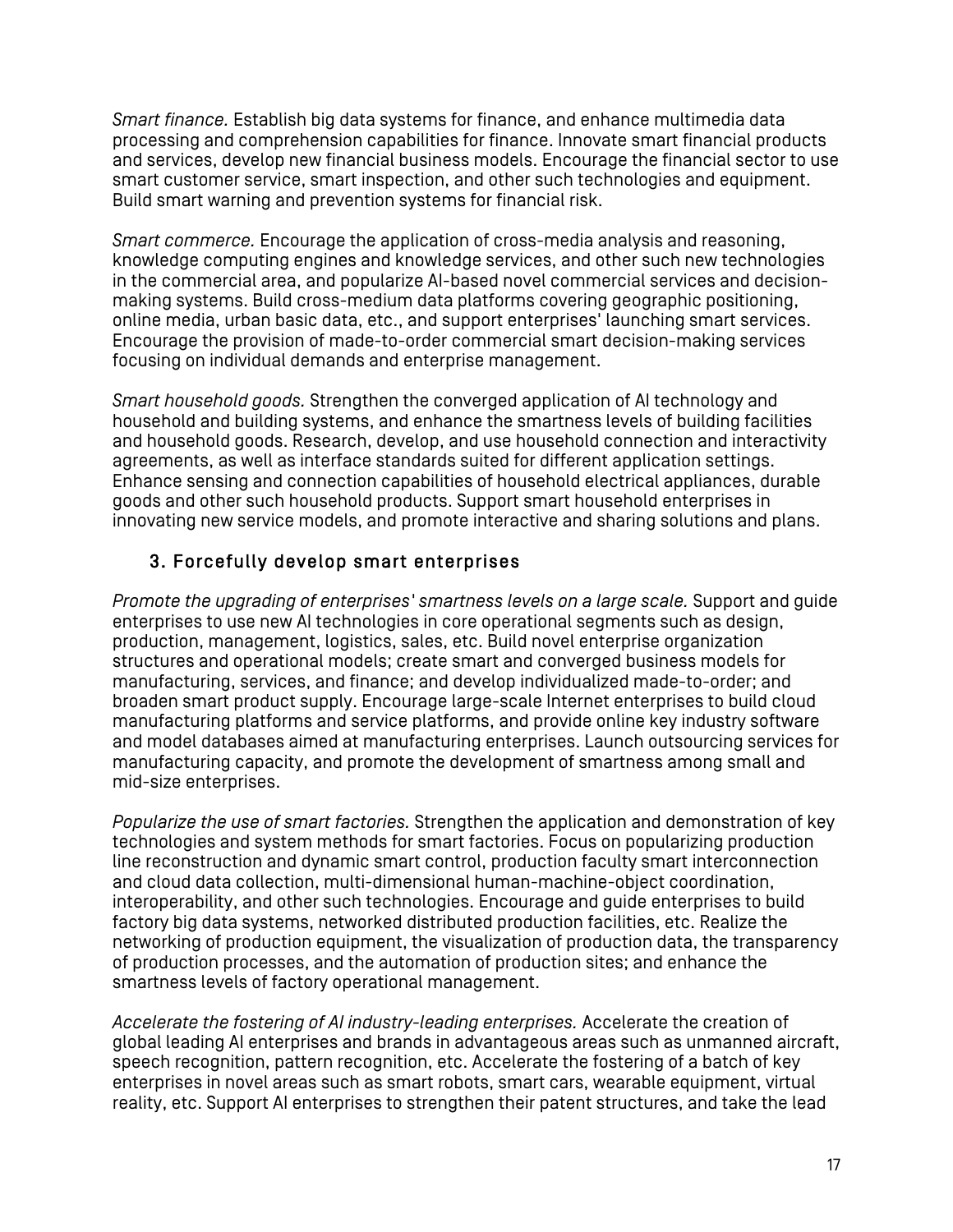in or participate in the formulation of international standards. Promote domestic advantageous enterprises, sectoral organizations, scientific research bodies. higher education institutes, etc., to jointly establish the AI Industry and Technology Innovation Alliance of China. Support key backbone enterprises to build open source hardware factories, open source software platforms, create innovative ecologies integrating all kinds of resources, stimulate small and mid-size AI enterprises to develop and to be used in all areas. Support all kinds of bodies and platforms to provide specialized services aimed at AI enterprises.

#### 4. Create AI innovation heights

Combined with each locality's foundation and advantages, according to the field of AI applications classifications, advance the layout of the relevant industries. Encourage local industry chains and innovation chains around AI. Gather high-end factors, high-end enterprises, and high-end talent. Build AI industry clusters and heights of innovation.

Launch AI innovation application pilot demonstrations. In areas where the AI foundation is favorable and its development potential bigger, organize and launch national AI innovation experiments. Explore systems and mechanisms, policy and regulation, the cultivation of talent, and other major reforms. Promote the transformation of the AI achievements, major product integrated innovation, and demonstration of applications. Form replicable, promotable experience, leading to the promotion of intelligent economy and intelligent social development.

*Construct national AI industrial parks.* Rely upon national independent innovation demonstration areas and the national high-tech industry development zone and other innovative vectors. Strengthen science and technology talent, finance, policy, and other elements of the optimal allocation and combination. Accelerate the construction of AI industry innovation cluster.

*Construct national AI mass innovation bases.* Relying on colleges and universities and scientific research institutes concentrated in localities, build AI field professionalized innovation platforms and other new entrepreneurial service agencies. Construct a number of low-cost, convenient, all-factor, open-style AI 'hackerspaces.' Improve incubation services system, promote the transformation of AI scientific and technological achievements, and support AI innovation and entrepreneurship.

### (3) Construct a safe and convenient intelligent society

Based on the goal of improving people's living standards and quality, speed up and deepen the applications of AI, increase the level of intelligentization of the whole society to form an all-encompassing and ubiquitous intelligent environment. Increasingly, repetitive, dangerous tasks will be completed by AI, while individual creativity will play a greater role. Form more high-quality and high comfort jobs; make precision intelligent services more diverse, such that people can maximize their enjoyment of high quality services and convenient life. Through a substantial increase in the level of intelligentization of social governance, make social operations more safe and efficient.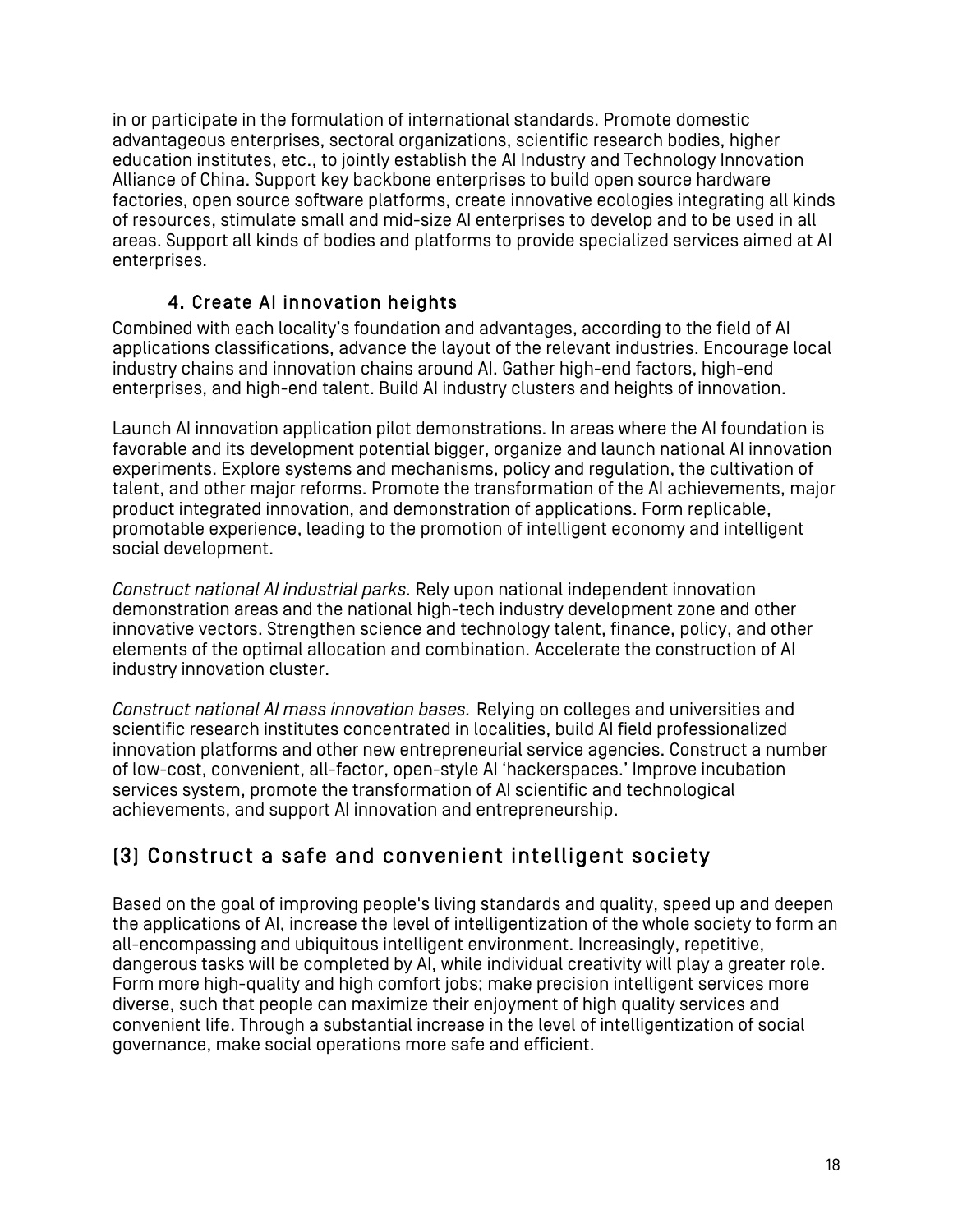#### 1. Develop convenient and efficient intelligent services

Accelerate the application of innovative AI throughout education, health care, pension and other urgent needs involving people's livelihood, to provide for the public personalized, diversified, high-quality services.

*Intelligent Education.* Utilize intelligent technology to accelerate and promote a personnel training model and reform to teaching methods; establish new-type education systems, including intelligent learning and interactive learning. Launch the construction of intelligent campuses; promote AI in teaching, management, resource construction, and other full-scale applications. Develop three-dimensional integrated teaching field, based on big data intelligent online learning and education platforms. Develop intelligent educational assistants; establish intelligent, fast and comprehensive education analysis system. Establish a learner-centered educational environment, and provide precisiondeployed education services, achieve daily education and lifelong education.

*Intelligent Medical Care.* Promote the use of new models and new methods of AI treatment, establish a rapid, accurate intelligent medical system. Explore intelligent hospital construction, develop human-machine coordinated surgical robots and intelligent clinic assistants. Pursue research and development on flexible wearable, biologically compatible physiological monitoring systems, research and development of human-computer collaboration intelligent clinical diagnosis and treatment programs. Achieve intelligent image recognition, pathology classification, and intelligent multi-disciplinary consultation. Carry out large-scale genome recognition, proteomics, metabolomics, and other research and development of new drugs based on AI, promote intelligent pharmaceutical regulation. Strengthen epidemic intelligence monitoring, prevention, and control.

*Intelligent Health and Elder Care Systems.* Strengthen community intelligent health management, achieve breakthroughs in big data analysis, Internet of Things, and other key technologies. Research and develop health management wearable equipment and home intelligent health testing and monitoring equipment. Promote changes in health management from point-like monitoring to continuous monitoring, from short process management to long process management. Construct intelligent elder care communities and institutions; build a safe and convenient intelligent pension infrastructure system. Strengthen the intelligentization of products for elderly persons and intelligent products suitable for the aged. Develop audio-visual aid equipment, physical auxiliary equipment, and other intelligent home care equipment, expanding the elderly's activity space. Develop mobile social and service platform for the elderly and emotional escort assistant to enhance the quality of life of the elderly.

#### 2. Promote the intelligentization of social governance

Promote the application of AI technology for administrative management, judicial management, urban management, environmental protection, and other hot and difficult issues in social governance, to promote the modernization of social governance.

*Intelligent Government.* Develop an AI platform for government services and decisionmaking. Develop a decision-making engine for the open environment. Promote applications in research on complex social problems, policy assessment, risk warning,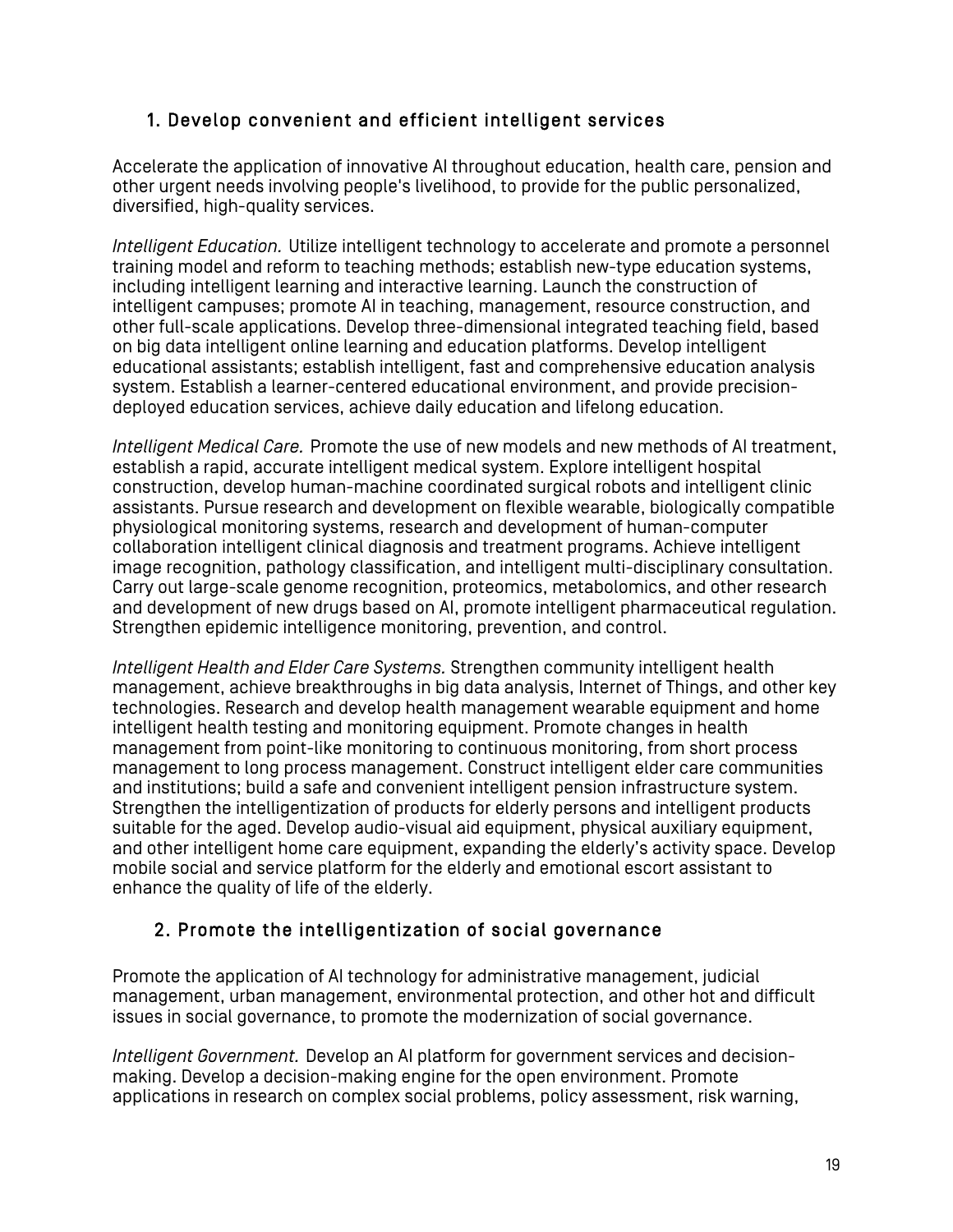emergency response, and other major matters of strategic decision-making. Strengthen the integration of government information resources and accurate forecasting of public demands, and smooth communication channels between the government and the public.

*Smart Courts.* Construct a set of trial, personnel, data applications, judicial disclosure, and dynamic monitoring into an integrated court data platform. Promote AI applications for applications including evidence collection, case analysis, and legal document reading and analysis. Achieve the intelligentization of courts and trial systems and trial capacity.

*Smart Cities.* Build an intelligentized city infrastructure, develop intelligent buildings, and promote the intelligentization, transformation, and upgrading of underground corridors and other municipal infrastructure. Construct urban big data platforms to build a heterogeneous, integrated data system for urban operations and management. Achieve comprehensive perception and deep understanding of the operation of complex urban systems for urban infrastructure and urban green space, wetlands, and other important ecological elements. Research and develop to build community public service information systems. Promote community service system and residents' intelligent home system collaboration. Promote the intelligentization of the full lifecycle of urban planning, construction, and management.

*Smart Transportation.* Research, establish, and operate vehicle automatic driving and road coordination technology systems. Research and develop information and integrated data platforms for transportation under complex multi-dimensional conditions. Establish intelligentized transportation command, control, and integrated operations. Actualize intelligent transportation obstacle removal and integrated management and coordination and command. Build intelligent transportation monitoring, management, and service systems covering the ground, tracks, low altitude, and the sea.

*Intelligent Environmental Protection.* Establish an intelligent monitoring large data platforms and systems covering the atmosphere, water, soil, and other environmental areas. Build information-sharing and intelligent environmental monitoring networks and service platforms for coordination of land and sea, integration of atmosphere and earth, and upwards and downwards synergies. Research and develop intelligent forecasting models and method and early warning programs for energy resource consumption and environmental pollutant discharge. Strengthen the Beijing-Tianjin-Hebei, Yangtze River Economic Zone, and other major national strategic regions' construction of intelligent prevention and control system for environmental protection and sudden environmental events.

#### 3. Use AI to enhance public safety and security capabilities

Advance the deepening of AI applications in the field of public safety. Promote the construction of public safety and intelligent monitoring and early warning and control systems. Research and develop a variety of detection sensor technology, video image information analysis and identification technology, biometric identification technology, intelligent security and police products. Establish intelligent monitoring platform for comprehensive community management, new criminal investigations, anti-terrorism, and other urgent needs. Strengthen the upgrading and intelligentization of security equipment for key public areas. Support carrying out public security regional demonstrations based on AI according to the conditions of the community or the city. Strengthen the use of AI for food safety protection, food classification, warning level, food safety risks and assessment,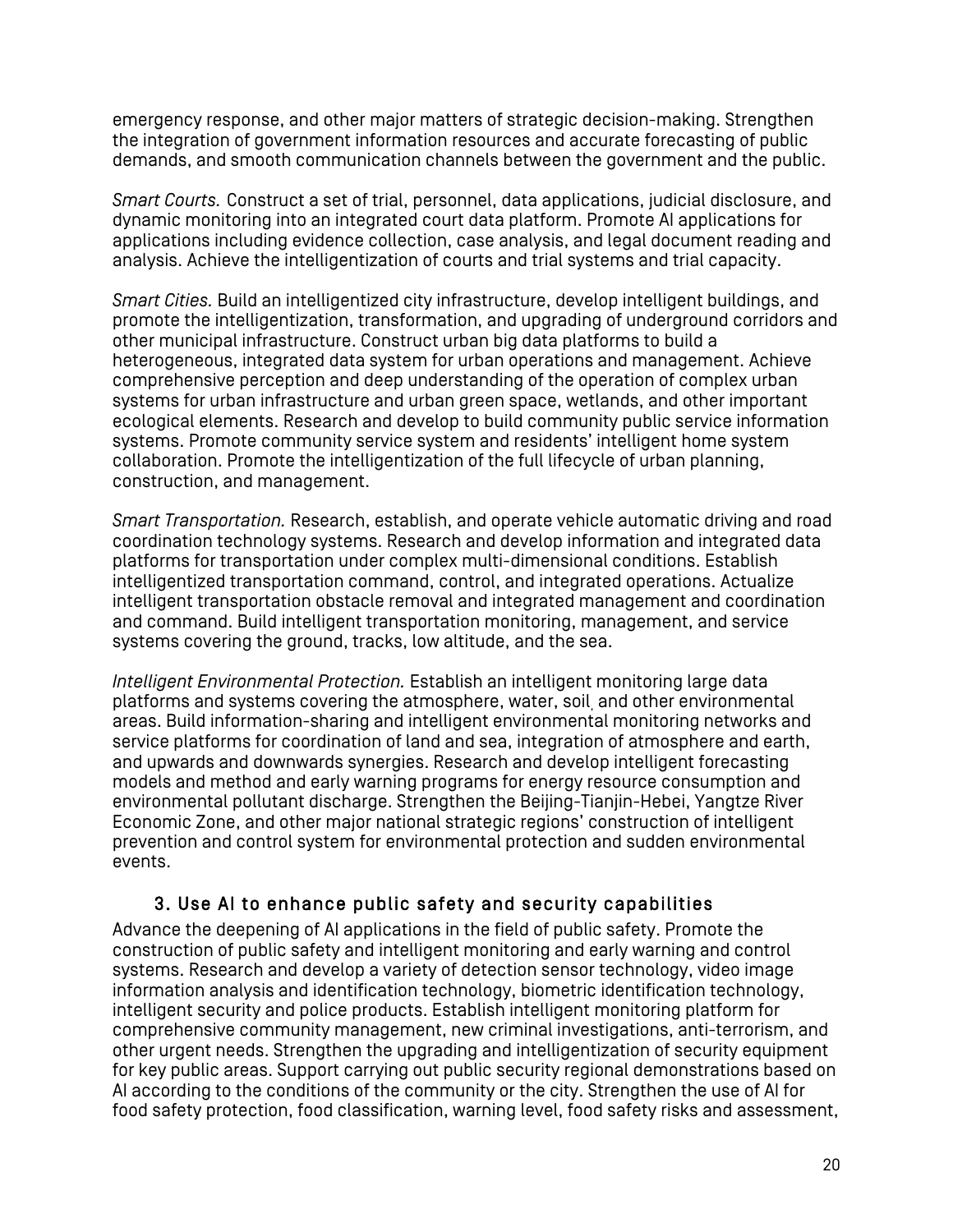and the establishment of intelligent food safety early warning system. Strengthen the effective monitoring of natural disasters, natural disasters, around the earthquake disaster, geological disasters, meteorological disasters, floods and disasters and marine disasters and other major natural disasters, to build an intelligent monitoring and early warning and comprehensive response platform.

#### 4. Promote social interaction and mutual trust

Give full play to the role of AI technology in enhancing social interaction and promoting credible communication. Strengthen the next generation of social network research and development, accelerate innovation in augmented reality, virtual reality, and other technologies to promote the integrative use of virtual environments and physical environments to meet personal perception, analysis, judgment and decision-making realtime information needs, and to achieve the smooth transition of different scenes of work, study, life, and entertainment. In order to improve the interpersonal communication needs, develop intelligent assistant products with the ability to accurately understand the needs of emotional interaction. Promote the integration of blockchain technology and AI, establish a new social credit system, and minimize the cost and risks of interpersonal communication.

## (4) Strengthen military-civilian integration in the AI domain

Deepen implementation of military-civilian integration development strategy, to promote the formation of an all-element, multi-field, high efficiency AI military-civilian integration pattern. Build new generation AI based on research and development in the common theory and critical common technology. Establish mechanisms to normalize communication and coordination among scientific research institutes, universities, enterprises and military industry units. Promote military-civilian two-way transformation of AI technology. Strengthen a new generation of AI technology as a strong support to command and decision-making, military deduction, defense equipment, and other applications. Guide defense domain AI technology toward civilian applications. Encourage and advantage people's scientific research forces to participate in the domain of national defense for major scientific and technological innovation tasks in AI. Promote all kinds of AI technology to become quickly embedded in the field of national defense innovation. Strengthen the construction of military and civilian AI technology standard systems. Promote the overall layout and open sharing of science and technology innovation platforms and bases.

## (5) Build a safe and efficient intelligent infrastructure system

Vigorously promote the construction of intelligent information infrastructure. Enhance the traditional level of intelligent infrastructure to form a smart economy, intelligent society and national defense needs of the infrastructure system. Speed up the promotion of information transmission as the core of the digital, network information infrastructure. Take integration awareness, transmission, storage, computing, and processing in intelligent information infrastructure changes. Optimize network infrastructure, research and develop the layout of fifth generation mobile communication (5G) systems. Improve the Internet of Things infrastructure. Accelerate the integration of information network construction. Improve low-latency, high-throughput transmission capacity. Coordinate the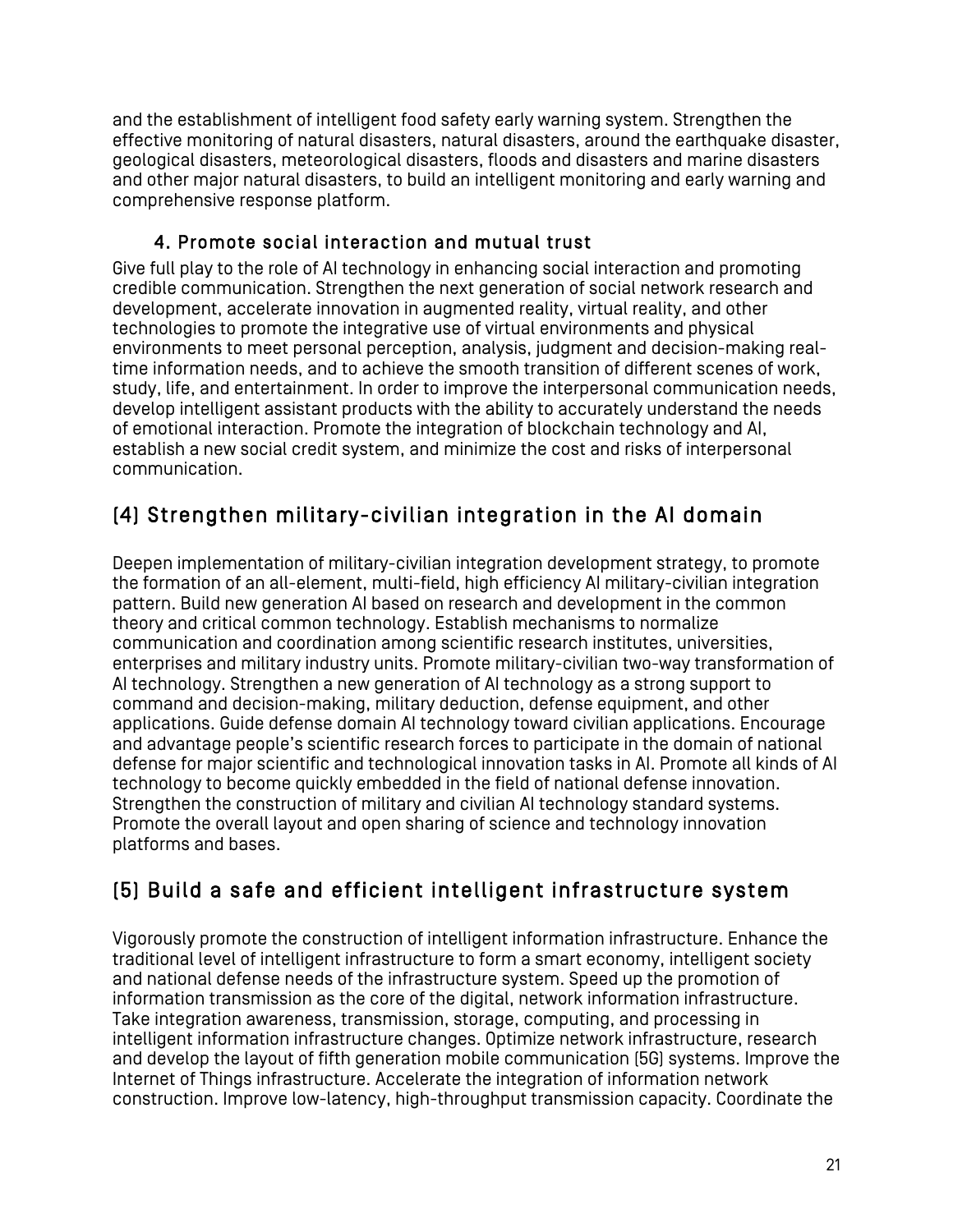use of big data infrastructure, strengthen data security and privacy protection, to provide massive data support for AI research and development and extensive applications. Build high-performance computing infrastructure, and enhance the service support capabilities of supercomputing centers for AI applications. Construct distributed and efficient energy Internet, form multi-energy support complementary, timely, and effective access to new energy networks. Promote intelligent energy storage facilities, intelligent electricity facilities, energy supply and demand information to achieve real-time matching and intelligent response.

#### *Box 4: Intelligentized Infrastructure*

- *1. Network Infrastructure. Speed up the layout of real-time collaborative AI 5G enhanced technology research and the development and application of spaceoriented collaborative AI for the construction of high-precision navigation and positioning networks to strengthen the core of intelligent sensing technology research and key facilities. Develop intelligent industrial support, driving networks, etc., to study the intelligent network security architecture. Speed up the construction of integrated information network for space and earth, promoting a space-based information network, the future of the Internet, mobile communication network of the full integration.*
- *2. Big Data Infrastructure. Rely on a national data sharing exchange platform, open data platform and other public infrastructure. Construct governance, public services, industrial development, technology research and development, and other fields of big data information databases Support the implementation of national governance data applications. Integrate various types of social data platforms and data center resources. Create nationwide integrated service capabilities with reasonable layout and linkages.*
- *3. High-performance computing infrastructure. Continue to strengthen the supercomputing infrastructure, distributed computing infrastructure and cloud computing center construction. Build sustainable development of highperformance computing application for the ecological environment. Promote the next generation of supercomputer research and development and applications.*

### (6) Plan a new generation of AI major science and technology projects

For the development of China's AI needs and weak links, establish of a new generation of AI major scientific and technological projects. Strengthen the overall co-ordination, clear the boundaries of the tasks and the focus of research and development. Form a new generation of AI major scientific and technological projects as the core, and use existing R&D layout to support the "1  $+$  N" AI program.

"1" refers to a new generation of AI scientific and technological mega-projects, focusing on forward-looking layout for basic theories and key common technologies, including the study of big data intelligence, cross-media perception and computing, hybrid enhanced intelligence, group intelligence, autonomous collaborative control, and decision-making theory. Research knowledge computing engines and knowledge service technologies, cross-medium analysis reasoning technology, key swarm intelligence technologies, new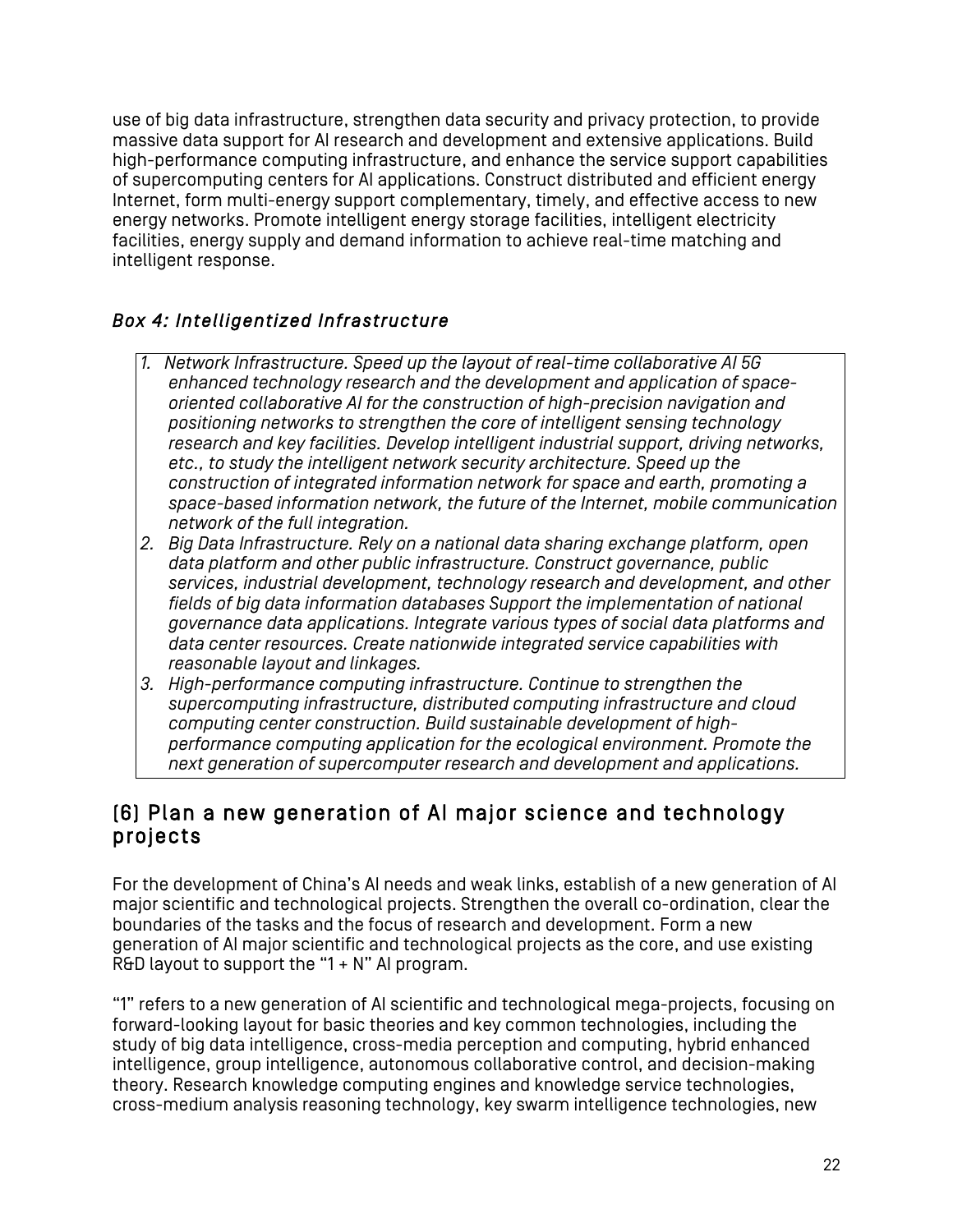architecture and new technology for hybrid enhanced intelligent, autonomous unmanned control technology, and basic theory and common technology for open-source shared AI. Continue to carry out the development of AI prediction and research, strengthening the economic and social impact of and countermeasures for AI.

"N" refers to the national planning and deployment of AI research and development projects. Focusing on strengthening the new generation of AI with the convergence major scientific and technological projects, collaborative impetus for research, technological breakthroughs and product development applications. Strengthen the convergence of major national science and technology projects. Support AI hardware and software development in the "*Hegaoji*" Megaproject,<sup>1</sup> integrated circuit equipment and other national science and technology major projects. Strengthen mutual support for AI and other "Technological Innovation 2030 - Mega-Projects." Accelerate the use of AI to provide support for major technical breakthroughs in brain science and brain computing, quantum information and quantum computing, intelligent manufacturing and robotics, and big data research. The National Key Research and Development Plan will continue to promote highperformance computing and other key special applications, while increasing support for AIrelated technology research and development and application; the National Natural Science Foundation will strengthen cross-disciplinary research and support for free exploration in the field of AI. Focus on special deployment and strengthen the application of AI technology demonstrations to the deep sea space station, health protection, and other major projects, smart cities, intelligent agricultural equipment and other Key National R&D Projects. Support the openness and sharing of research results on basic theory of AI and common technology through other basic science and technology plans.

Innovate in the organization and implementation of models for new generation AI major scientific and technological projects. Adhere to focus on doing things, focusing on the principle of breakthrough. Give full play to the role of market mechanisms to mobilize departments, local, business and social forces to promote the implementation of all aspects. Pursue clear management responsibility, regular assessments, to strengthen the dynamic adjustments and improve management efficiency.

# **IV. Resource Allocation**

Fully use existing finances, bases and other such stored resources, comprehensively plan the allocation of international and domestic innovation resources, give rein to the guiding role of finance administration input and policy incentives, and the dominant role of the market in allocating resources, impel enterprises and society to expand input, and create a new pattern of multi-sided support through finance administration funding, financial capital, and social capital.

<sup>-&</sup>lt;br>1  $1$ Translator's note: This refers to the Medium and Long-term Plan for S&T Development 2006-2020 megaproject: core (*he)* electronic devices, high-end (*gao*) general-purpose chips, and basic (*ji*) software.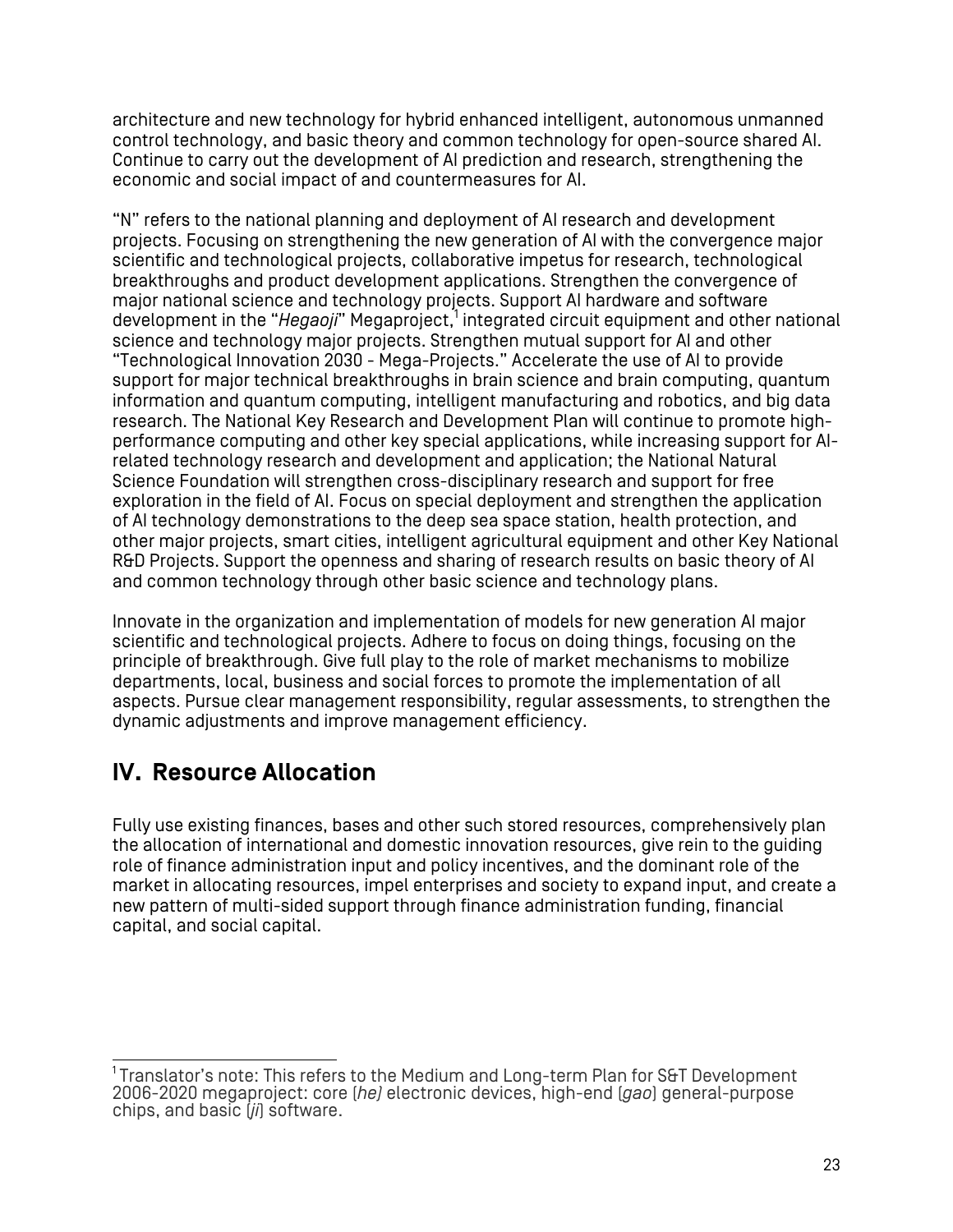### (1) Establish financial support mechanisms guided by the financial administration and dominated by the market

Comprehensively plan multiple-channel financial input by government and markets, strengthen support through finance administration funding, enliven existing resources, and provide support for fundamental and advanced AI research, critical public technology breakthroughs, result transformation, base and platform construction, innovative application demonstrations, etc. Use existing policy input funds to support AI programs to meet conditions, encourage leading and backbone enterprises and industrial innovation alliances to take the lead in establishing marketized AI development bases. Use angel investment, risk investment, start-up investment funds, financial market funding and many other such channels to guide social capital to support AI development. Vigorously use governmental and social capital cooperation and other such models and guide social capital to participate in the implementation of major AI programmes and the transformation and application of scientific and technological achievements.

## (2) Optimize arrangements to build AI innovation bases

According to the national-level science and technology innovation base arrangements and frameworks, comprehensively promote a few internationally advanced innovation bases in the area of AI construction. Guide existing AI-related national focus laboratories, corporate national focus laboratories, national engineering laboratories, and other such bases, and conduct research focused on an advanced direction of a new generation of AI. According to regulatory procedure, build technological and industrial innovation bases related to the AI area with enterprises in the lead, and in cooperation between industry, scholarship, and research. Give rein to the driving role of leading and backbone enterprises concerning technological innovation demonstrations. Develop specialized public maker spaces in the AI area, stimulate the precise linkage of the newest technological achievements, resources and services. Fully give rein to the role of all kinds of innovation bases in concentrating talent, finance, and other such innovation resources; make breakthroughs in basic and advanced AI theory and key common technologies; and launch application demonstrations.

### (3) Comprehensively plan international and domestic innovation resources

Support domestic AI enterprises to cooperate with international leading AI schools, scientific research institutes and teams. Encourage domestic AI enterprises to "go out," and provide conveniences and services to powerful AI enterprises conducting foreign mergers or acquisitions, share investment, start-up investment, establishing foreign research centres, etc. Encourage foreign AI enterprises and research institutes to establish research and development centers in China. With the support of the "One Belt, One Road" strategy, promote the construction of international AI science and technology cooperation bases, joint research centres, etc.; accelerate the broad application of AI technologies in countries along the "One Belt, One Road." Promote the establishment of international AI organizations, jointly formulate related international standards. Support related sectoral associations, alliances, and service bodies to build globalized service platforms aimed at AI enterprises.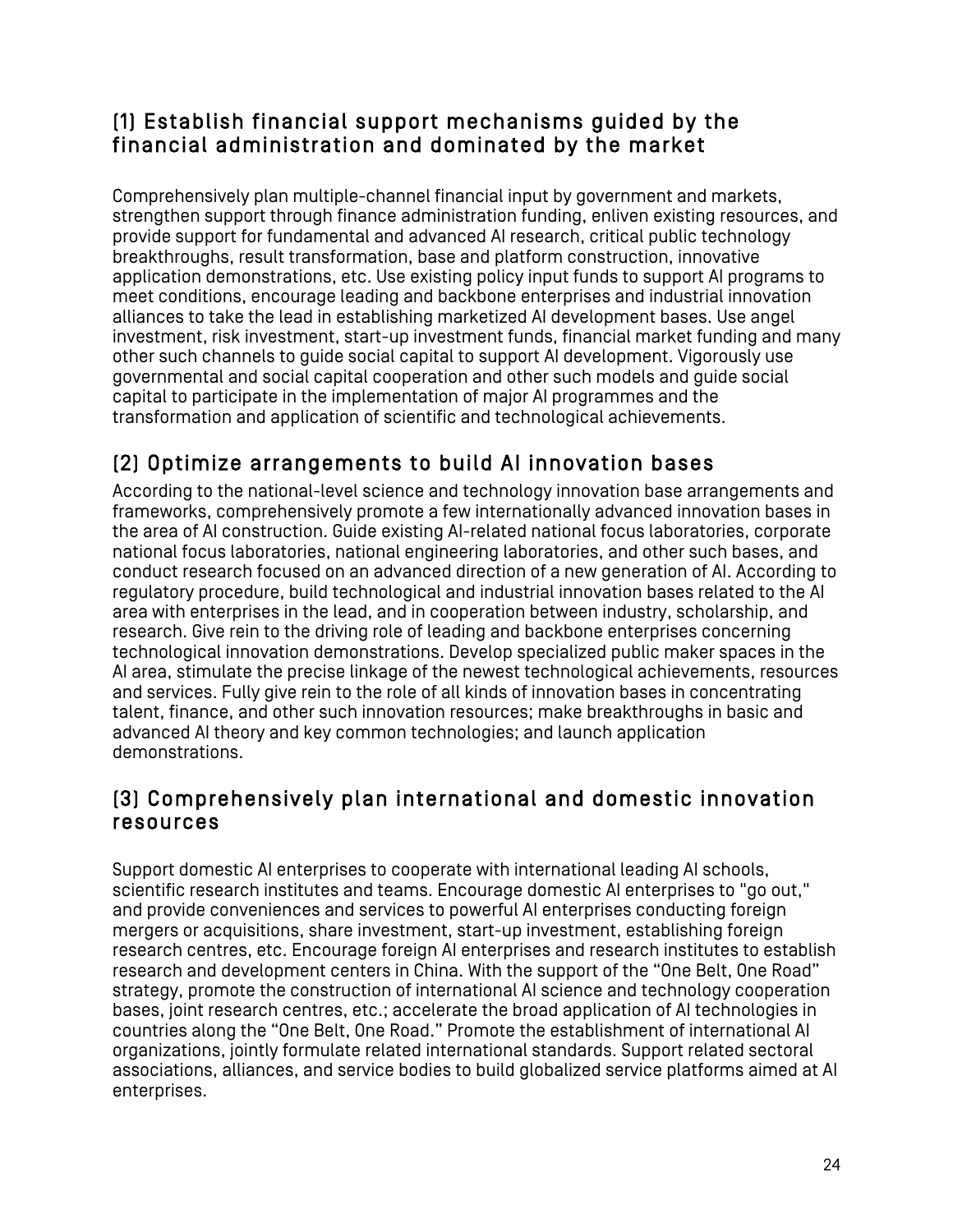# **V. Guarantee Measures**

Aiming at the realistic requirements of promoting the healthy and rapid development of AI in China, it is necessary to deal with the possible challenges of AI, form an institutional arrangement to adapt to the development of AI, build an open and inclusive international environment, and reinforce the social foundation of AI development.

### (1) Develop laws, regulations, and ethical norms that promote the development of AI

Strengthen research on legal, ethical, and social issues related to AI, and establish laws, regulations and ethical frameworks to ensure the healthy development of AI. Conduct research on legal issues such as civil and criminal responsibility confirmation, proteciton of privacy and property, and information security utilization related to AI applications. Establish a traceability and accountability system, and clarify the main body of AI and related rights, obligations, and responsibilities. Focus on autonomous driving, service robots, and other application subsectors with a comparatively good usage foundation, and speed up the study and development of relevant safety management laws and regulations, to lay a legal foundation for the rapid application of new technology. Launch research on AI behavior science and ethics and other issues, establish an ethical and moral multi-level judgment structure and human-computer collaboration ethical framework. Develop an ethical code of conduct and R&D design for AI products, strengthen the assessment of the potential hazards and benefits of AI, and build solutions for emergencies in complex AI scenarios. China will actively participate in global governance of AI, strengthen the study of major international common problems such as robot alienation and safety supervision, deepen international cooperation on AI laws and regulations, international rules and so on, and jointly cope with global challenges.

# (2) Improve key policies for the support of AI development

Implement tax incentives for small and mid-sized enterprise and startup AI development, and, using high-tech enterprises, tax incentives, R&D cost deductions, and other policies, support the development of AI enterprises. Improve the implementation of open data and protection-related policies, launch open public data reform pilots to support the public and enterprises in fully tapping the commercial value of public data, and promote the application of AI innovation. China will study the policy system of education, medical care, insurance, and social assistance to adapt to AI, and effectively deal with the social problems brought by AI.

### (3) Establish an AI technology standards and intellectual property system

Conduct research on strengthening the AI standards framework system. Adhere to the principles of security, availability, interoperability, and traceability; and gradually establish and improve the basic basis of AI, interoperability, industry applications, network security, privacy protection, and other technical standards. Speed up the promotion of autonomous driving, service robot, and other application sector industry associations in developing relevant standards. Encourage AI enterprises to participate in or lead the development of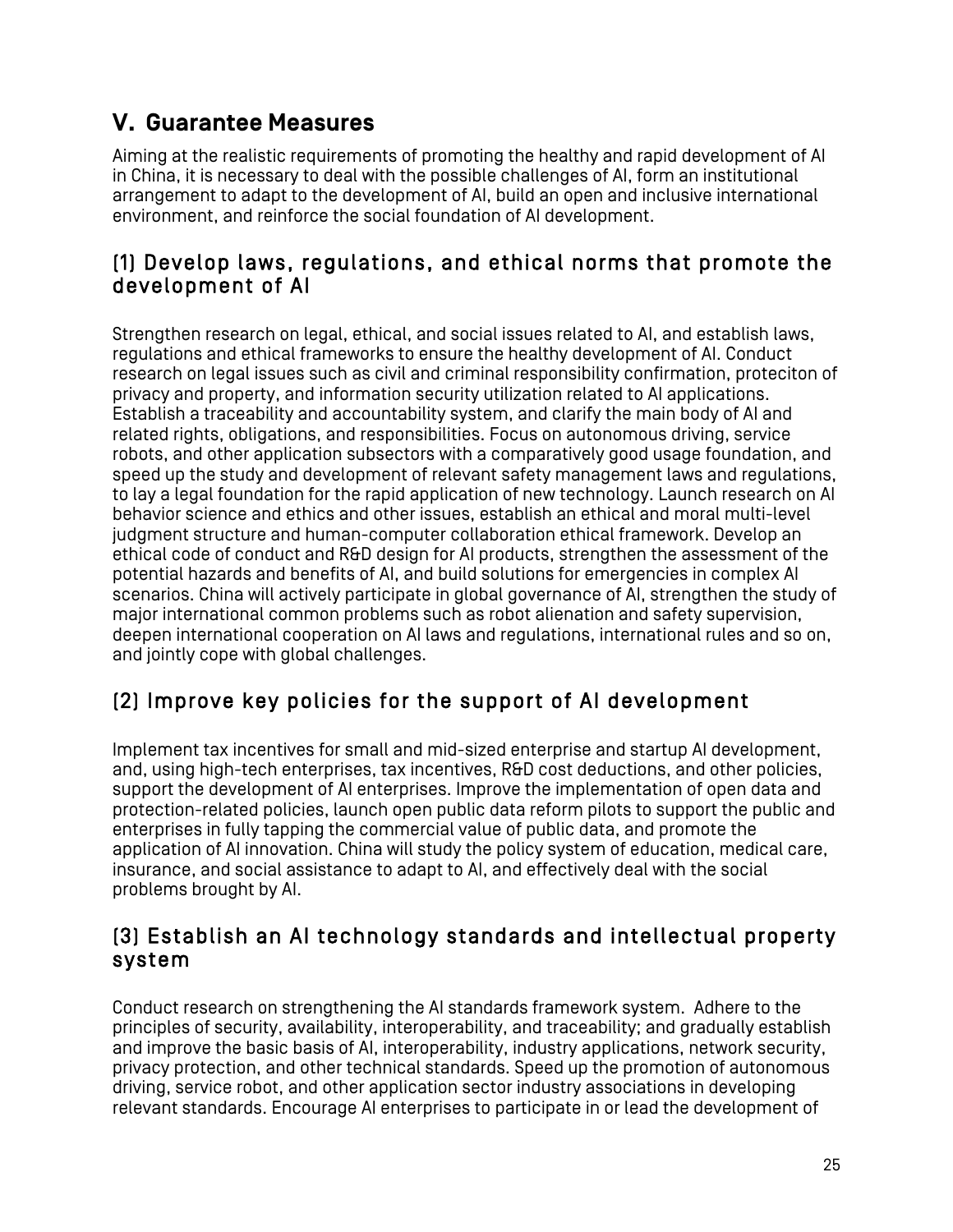international standards, and a technical standards "going out" approach to promote AI products and services in overseas applications. Strengthen the protection of intellectual property in the field of AI, improve the field of AI technology innovation, patent protection, and standardization of interactive support mechanisms to promote the innovation of AI intellectual property rights. Establish AI public patent pools to promote the use of AI and the spread of new technologies.

## (4) Establish an AI security supervision and evaluation system

Strengthen research and evaluation of the influence of AI on national security and secrecy protection; improve the security protection system of human, technology, material, and management support; and construct an early warning mechanism of AI security monitoring. Strengthen the development of AI technology prediction, research and followup research, adhere to a problem-oriented, accurate grasping of technology and industry trends. Enhance the awareness of risk, pay attention to risk assessment and prevention and control, and strengthen prospective prevention and restraint guidance. In the near term focus on the impact on employment, with a long-term focus on the impact on social ethics, to ensure that the development of AI falls with the sphere of secure and controllable. Establish and improve an open and transparent AI supervision system, the implementation of design accountability, and application of the supervision of a two-tiered regulatory structure, to achieve management of the whole process of AI algorithm design, product development and results application. Promote AI industry and enterprise selfdiscipline, and earnestly strengthen management, increase disciplinary efforts aimed at the abuse of data, violations of personal privacy, and actions contrary to moral ethics. Strengthen AI cybersecurity technology research and development, strengthen AI products and systems cybersecurity protection. Develop dynamic AI research and development evaluation mechanisms, focus on AI design, product and system complexity, risk, uncertainty, interpretability, potential economic impact, and other issues. Develop a systematic testing methods and indicators system. Construct a cross-domain AI test platform to promote AI security certification, and assessment of AI products and systems key performance.

## (5) Vigorously strengthen the training of an AI labor force

Accelerate the study of the employment structure brought on by AI, changes in employment methods, and the skills demand of new occupations and jobs, establish a lifelong learning and employment training system to meet the needs of the intelligent economy and intelligent society, and support institutions of higher learning, vocational schools and socialization training Institutions to carry out AI skills training. Substantially increase the professional skills of workers to meet the development requirements of China's AI to bring high-quality jobs. Encourage enterprises and organizations to provide AI skills training for employees. Strengthen the re-employment training and guidance of workers to ensure the smooth transfer of simple and repetitive workers due to AI.

### (6) Carry out a wide range of AI scientific activities

Support the development of a variety of AI scientific activities, encourage the broad masses of scientific and technological workers to join the promotion of AI popular science, and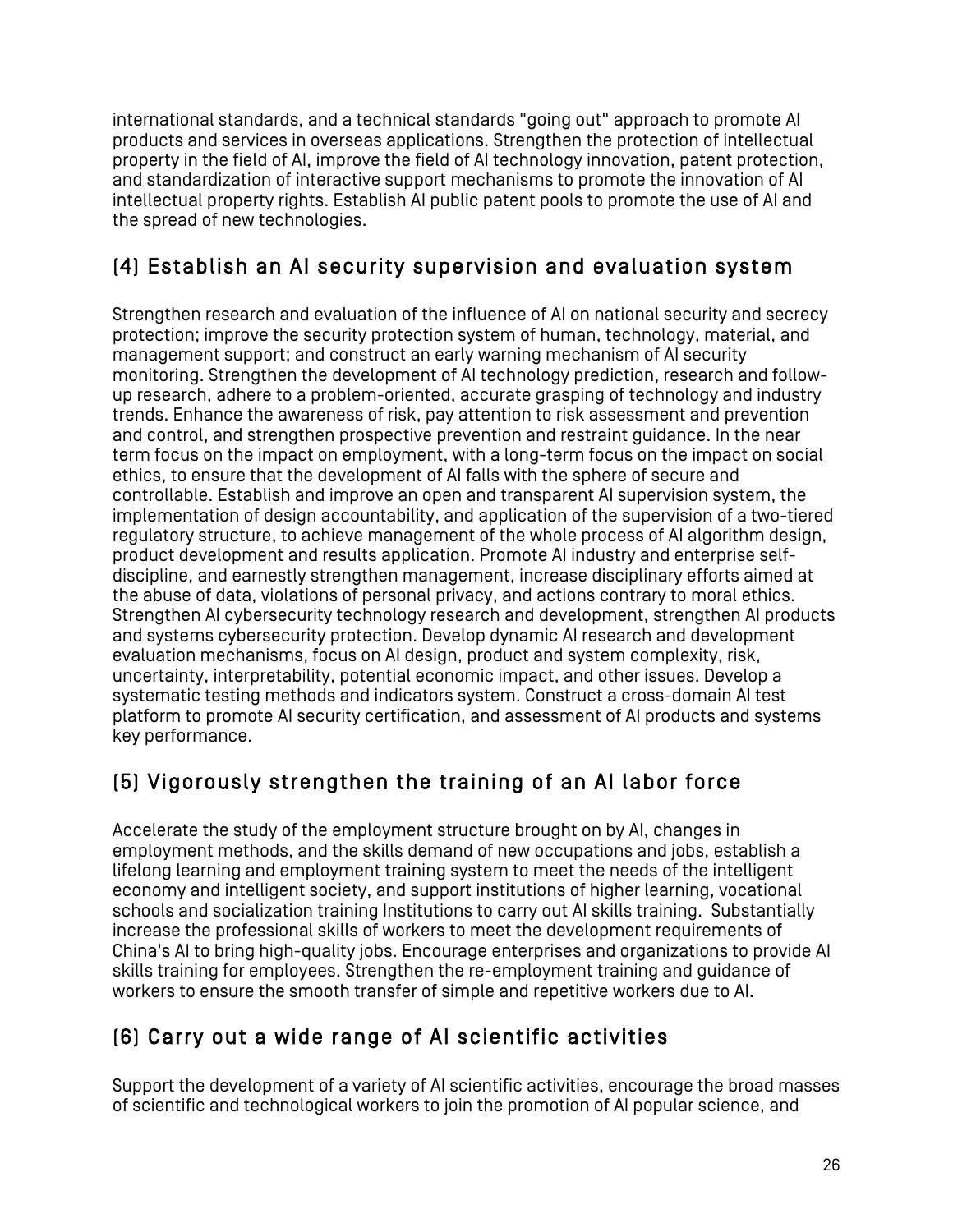comprehensively improve the level of the whole society on the application of AI. Implement a universal intelligence education project. In the primary and secondary schools, set up AIrelated courses, and gradually promote programming education to encourage social forces to participate in the promotion and development of educational programming software and games. Construct and improve the AI science infrastructure, give full play to all kinds of AI innovation base platforms and other popular science roles, encourage AI enterprises, and research institutions to build open source platforms for public open AI research and development, plus production facilities or exhibition halls. Support the development of AI competitions, encourage the formation of a variety of AI science creational work efforts. Encourage scientists to participate in AI science.

# **VI. Organization and Implementation**

The development plan for a new generation of AI is a far-sighted scheme affecting the overall picture and the long term. We must strengthen organizational leadership, complete mechanisms, take aim at objectives, keep tasks closely in view, realistically grasp implementation with a spirit of hammering nails, and carry out the blueprint to the end.

# (1) Organizational leadership

According to the unified deployment of the Party Center and the State Council, the National Science and Technology Structural Reform and Innovation System Construction Leading Small Group will take the lead in comprehensive planning and coordination, it will deliberate major tasks, major policies, major questions, and major work arrangements. Promote AI-related legal and regulatory construction. Guide, coordinate and supervise relevant departments in carrying out the deployment and implementation of tasks from the plan. With the support of the interministerial joint conferences for national science and technology planning (earmarks, funding, etc.) management, the Ministry of Science and Technology will, together with relevant departments, be responsible for moving forward the implementation of major science and technology programmes for a new generation of AI, and strengthen linkages and coordination with other programmatic tasks. Establish an AI Plan Implementation Office. This office will be part of the Ministry of Science and Technology and will be concretely responsible for moving the implementation of the plan forward. Establish an AI Strategy Advisory Committee, to research major far-sighted and strategic questions concerning AI and to provide advice and assessment concerning major policy decisions on AI. Move forward with the construction of an AI think tank, support all kinds of think tanks to launch research on major AI questions, and provide strong and powerful support for the development of AI.

# (2) Guarantee implementation

Strengthen the deconstruction of plan tasks, clarify responsible work units, schedules and arrangements, formulate annual and phase-type implementation plans. Establish monitoring and evaluation mechanisms for the implementation situation of the plan, such as annual assessment and intermediate evaluation. Adapt to the characteristics of the rapid development of AI, and strengthen dynamic adjustment of plans and programs on the